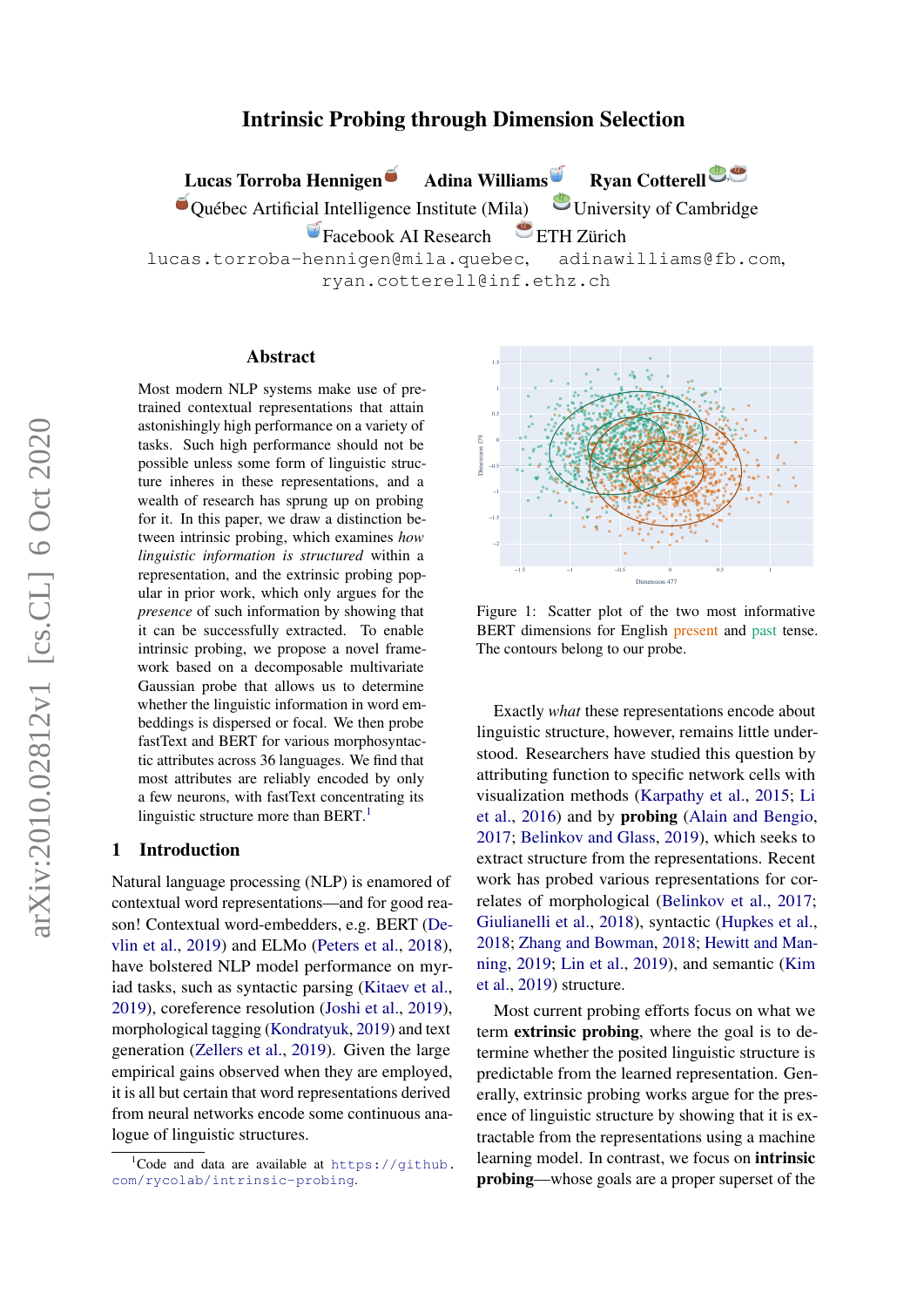goals of extrinsic probing. In intrinsic probing, one seeks to determine not only whether a signature of linguistic structure can be found, but also how it is encoded in the representations. In short, we aim to discover which particular "neurons" (a.k.a. dimensions) in the representations *correlate* with a given linguistic structure. Intrinsic probing also has ancillary benefits that extrinsic probing lacks; it can facilitate manual analyses of representations and potentially yield a nuanced view about the information encoded by them.

The technical portion of our paper focuses on developing a novel framework for intrinsic probing: we scan sets of dimensions, or neurons, in a word vector representation which activate when they correlate with target linguistic properties. We show that when intrinsically probing high-dimensional representations, the present probing paradigm is insufficient ([§2\)](#page-1-0). Current probes are too slow to be used under our framework, which invariably leads to low-resolution scans that can only look at one or a few neurons at a time. Instead, we introduce decomposable probes, which can be trained once on the whole representation and henceforth be used to scan *any* selection of neurons. To that end, we describe one such probe that leverages the multivariate Gaussian distribution's inherent decomposability, and evaluate its performance on a large-scale, multi-lingual, morphosyntactic probing task ([§3\)](#page-2-0).

We experiment on 36 languages<sup>[2](#page-1-1)</sup> from the Universal Dependencies treebanks [\(Nivre et al.,](#page-11-1) [2017\)](#page-11-1). We find that all the morphosyntactic features we considered are encoded by a relatively small selection of neurons. In some cases, very few neurons are needed; for instance, for multilingual BERT English representations, we see that, with two neurons, we can largely separate past and present tense in Fig. [1.](#page-0-1) In this, our work is closest to [Lakretz](#page-10-9) [et al.](#page-10-9) [\(2019\)](#page-10-9), except that we extend the investigation beyond *individual* neurons—a move which is only made tractable by decomposable probing. We also provide analyses on morphological features beyond number and tense. Across all languages, 35 out of 768 neurons on average suffice to reach a reasonable amount of encoded information, and adding more yields diminishing returns (see Fig. [2\)](#page-6-0). Interestingly, in our head-to-head comparison of BERT and fastText, we find that fastText almost always encodes information about morphosyntactic

properties using fewer dimensions.

### <span id="page-1-0"></span>2 Probing through Dimension Selection

The goal of intrinsic probing is to reveal how "knowledge" of a target linguistic property is structured within a neural network-derived representation. If said property can be predicted from the representations, we expect that this is because the neural network encodes this property [\(Giulianelli](#page-9-4) [et al.,](#page-9-4) [2018\)](#page-9-4). We can then determine whether a probe requires a large subset or a small subset of dimensions to predict the target property reliably.<sup>[3](#page-1-2)</sup> Particularly small subsets could be used to manually analyze a network and its decision process, and potentially reveal something about how specific neural architectures learn to encode linguistic information.

To formally describe our framework, we first define the necessary notation. We consider the probing of a word representation  $h \in \mathbb{R}^d$  for morphosyntax. In this work, our goal is find a subset of dimensions  $C \subseteq D = \{1, \ldots, d\}$  such that the corresponding subvector of  $h<sub>C</sub>$  contains only the dimensions that are necessary to predict the target morphosyntactic property we are probing for. For all possible subsets of dimensions  $C \subseteq D$ , and some random variable  $\Pi$  that ranges over P property values  $\{\pi_1, \ldots, \pi_P\}$ , we consider a general probabilistic probe:  $p_{\theta_C}(\Pi = \pi \mid \mathbf{h}_C)$ ; note that the model is conditioned on  $h<sub>C</sub>$ , not on h. Our goal is to select a subset of dimensions using the log-likelihood of held-out data. We term this type of probing dimension selection. One can express dimension selection as the following combinatorial optimization problem:

<span id="page-1-3"></span>
$$
C^* = \underset{\substack{C \subseteq D, \\ |C| \le k}}{\text{argmax}} \sum_{n=1}^N \log p_{\theta_C}(\pi^{(n)} \mid \mathbf{h}_C^{(n)}) \qquad (1)
$$

where  $\{(\boldsymbol{h}_C^{(n)}\})$  ${n \choose C}, \pi^{(n)}$   $\}$  $_{n=1}^N$  is a held-out dataset. Importantly, for complicated models we will require a *different* parameter set  $\theta_C$  for each subset  $C \subseteq D$ . In the general case, solving a subset selection problem such as eq. [\(1\)](#page-1-3) is NP-Hard [\(Binshtok et al.,](#page-9-5) [2007\)](#page-9-5). Indeed, without knowing more about the

<span id="page-1-1"></span><sup>&</sup>lt;sup>2</sup>See App. [F](#page-14-0) for a list.

<span id="page-1-2"></span> $3$ By analogy to the "distributed" and "focal" neural processes in cognitive neuroscience (see e.g. [Bouton et al.](#page-9-6) [2018\)](#page-9-6), an intrinsic framework also imparts us with the ability to formulate much higher granularity hypotheses about whether particular morphosyntactic attributes will be widely or focally encoded in representations.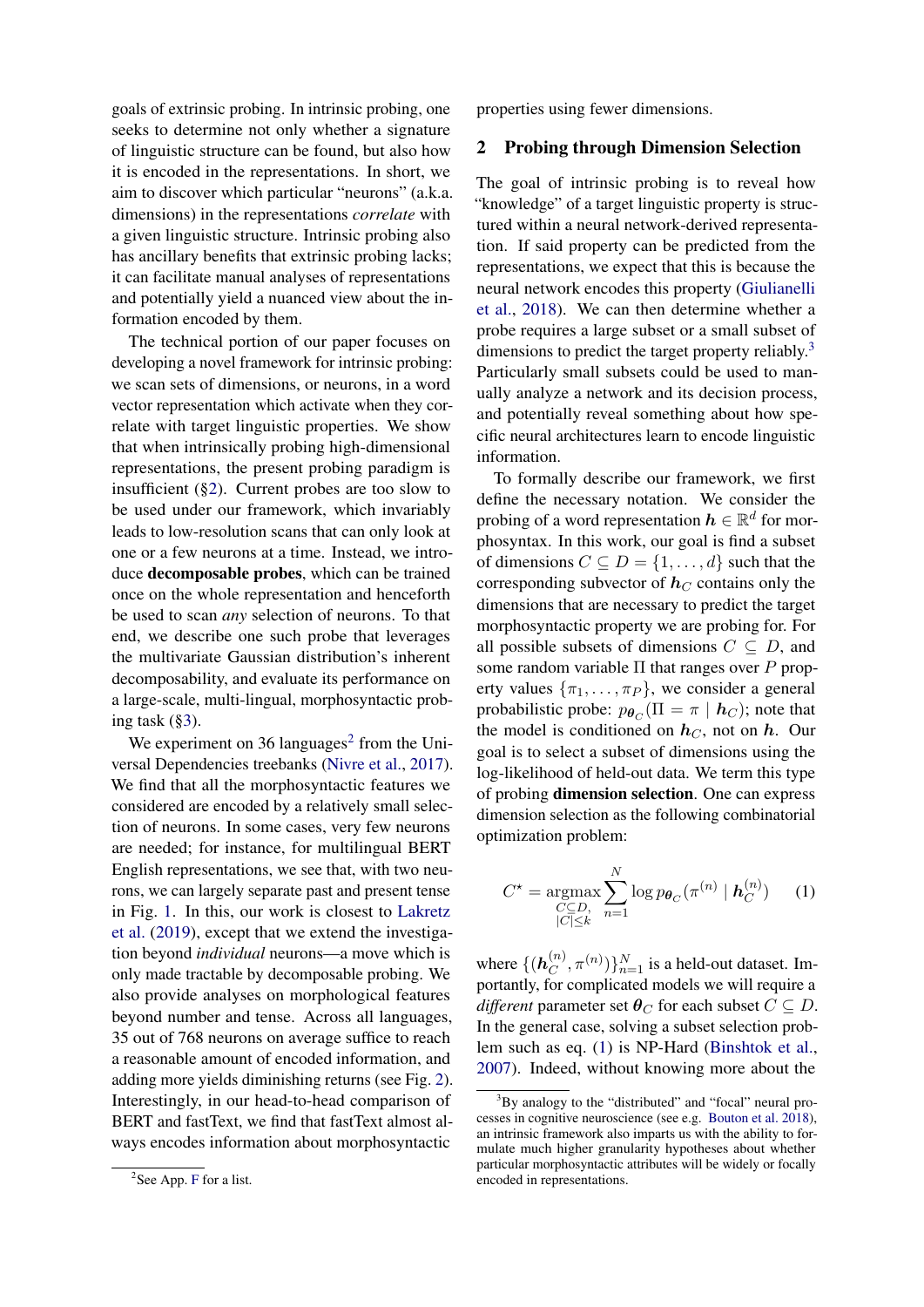structure of  $p_{\theta C}$  we would have to rely on enumeration to solve this problem exactly. As there are  $\binom{d}{b}$  $\binom{d}{k}$  possible subsets, it takes a prohibitively long time to enumerate them all for even small  $d$  and  $k$ .

Greed is not Enough. A natural first approach to approximate a solution to eq. [\(1\)](#page-1-3) is a greedy algorithm [\(Kleinberg and Tardos,](#page-10-10) [2005,](#page-10-10) Chapter 4). Such an algorithm chooses the dimension that results in the largest increase to the objective at every iteration. However, some probes, such as neural network probes, need to be trained with a gradient-based method for many epochs. In such a case, even a greedy approximation is prohibitively expensive. For example, to select the first dimension, we train d probes and take the best. To select the second dimension, we train  $d - 1$  probes and take the best. This requires training  $O(dk)$  networks! In the case of BERT, we have  $d = 768$ and we would generally like to consider  $k$  at least up to 50. Training on the order of 38400 neural models to probe for just *one* morphosyntactic property is generally not practical. What we require is a decomposable probe, which can be trained once on all dimensions and then be used to evaluate the log-likelihood of any subset of dimensions in constant or near-constant time. To the best of our knowledge, no probes in the literature exhibit this property; the primary technical contribution of the paper is the development of such a probe in [§3.](#page-2-0)

Other Selection Criteria. Our exposition above uses the log-likelihood of held-out data as a selection criterion for a subset of dimensions; however, any function that scores a subset of dimensions is suitable. For example, much of the current probing literature relies on accuracy to evaluate probes [\(Conneau et al.,](#page-9-7) [2018;](#page-9-7) [Liu et al.,](#page-11-2) [2019,](#page-11-2) *inter alia*), and two recent papers motivate a probabilistic evaluation with information theory [\(Pimentel et al.,](#page-12-1) [2020b;](#page-12-1) [Voita and Titov,](#page-12-2) [2020\)](#page-12-2). One could select based on accuracy, mutual information, or anything else within our framework. In fact, recent work in intrinsic probing by [Dalvi et al.](#page-9-8) [\(2019\)](#page-9-8) could be recast into our framework if we chose a dimension selection criterion based on the magnitude of the weights of a linear probe. However, we suspect that a performance-based dimension selection criterion (e.g., log-likelihood) should be more robust given that a weight-based approach is sensitive to feature collinearity, variance and regularization. As we mentioned before, performance-based selection

requires a probe to be decomposable, and to the best of our knowledge, this is not the case for the the linear probe of [Dalvi et al.](#page-9-8) [\(2019\)](#page-9-8).

# <span id="page-2-0"></span>3 A Decomposable Probe for Morphosyntactic Properties

Using the framework introduced above, our goal is to probe for morphosyntactic properties in word representations. We first describe the multivariate Gaussian distribution as it is responsible for our probe's decomposability ([§3.1\)](#page-2-1), and provide some more notation ([§3.2\)](#page-3-0). We then describe our model ([§3.3\)](#page-3-1) and a Bayesian formulation ([§3.4\)](#page-3-2).

# <span id="page-2-1"></span>3.1 Properties of the Gaussian

The multivariate Gaussian distribution is defined as

$$
\mathcal{N}(\mathbf{x} \mid \boldsymbol{\mu}, \boldsymbol{\Sigma}) = (2) |2\pi \boldsymbol{\Sigma}|^{-\frac{1}{2}} \exp\left(-\frac{1}{2}(\mathbf{x} - \boldsymbol{\mu})^{\top} \boldsymbol{\Sigma}^{-1}(\mathbf{x} - \boldsymbol{\mu})\right)
$$

where  $\mu$  is the mean of the distribution and  $\Sigma$  is the covariance matrix. We review the multivariate Gaussian with emphasis on the properties that make it ideal for intrinsic morphosyntactic probing.

Firstly, it is decomposable. Given a multivariate Gaussian distribution over  $\mathbf{x} = [\mathbf{x}_1 \ \mathbf{x}_2]^\top$ 

$$
p(\mathbf{x}) = \mathcal{N}(\mathbf{x} \mid \boldsymbol{\mu}, \boldsymbol{\Sigma}) =
$$
\n
$$
\mathcal{N}\left(\begin{bmatrix} \mathbf{x}_1 \\ \mathbf{x}_2 \end{bmatrix} \mid \begin{bmatrix} \boldsymbol{\mu}_1 \\ \boldsymbol{\mu}_2 \end{bmatrix}, \begin{bmatrix} \boldsymbol{\Sigma}_{11} & \boldsymbol{\Sigma}_{12} \\ \boldsymbol{\Sigma}_{12}^T & \boldsymbol{\Sigma}_{22} \end{bmatrix}\right)
$$
\n(3)

the marginals for  $x_1$  and  $x_2$  may be computed as

$$
p(\mathbf{x}_1) = \mathcal{N}(\mathbf{x}_1 \mid \boldsymbol{\mu}_1, \boldsymbol{\Sigma}_{11})
$$
 (4)

$$
p(\mathbf{x}_2) = \mathcal{N}(\mathbf{x}_2 \mid \boldsymbol{\mu}_2, \boldsymbol{\Sigma}_{22})
$$
 (5)

This means that if we know  $\mu$  and  $\Sigma$ , we can obtain the parameters for *any subset* of dimensions of x by selecting the appropriate subvector (and submatrix) of  $\mu$  ( $\Sigma$ ).<sup>[4](#page-2-2)</sup> As we will see in [§3.3,](#page-3-1) this property is the very centerpiece of our probe. Secondly, the Gaussian distribution is the maximum entropy distribution over the reals given a finite mean and covariance and no further information. Thus, barring additional information, the Gaussian is a good default choice. [Jaynes](#page-10-11) [\(2003,](#page-10-11) Chapter 7) famously argued in favor of the Gaussian because it is the real-valued distribution with support  $(-\infty, \infty)$  that makes the fewest assumptions about the data (beyond its first two moments).

<span id="page-2-2"></span><sup>&</sup>lt;sup>4</sup>The other variable,  $\Sigma_{12}$ , is a matrix that contains the covariances of each dimension of  $x_1$  with each dimension of  $x_2$ . We do not need it for our purposes.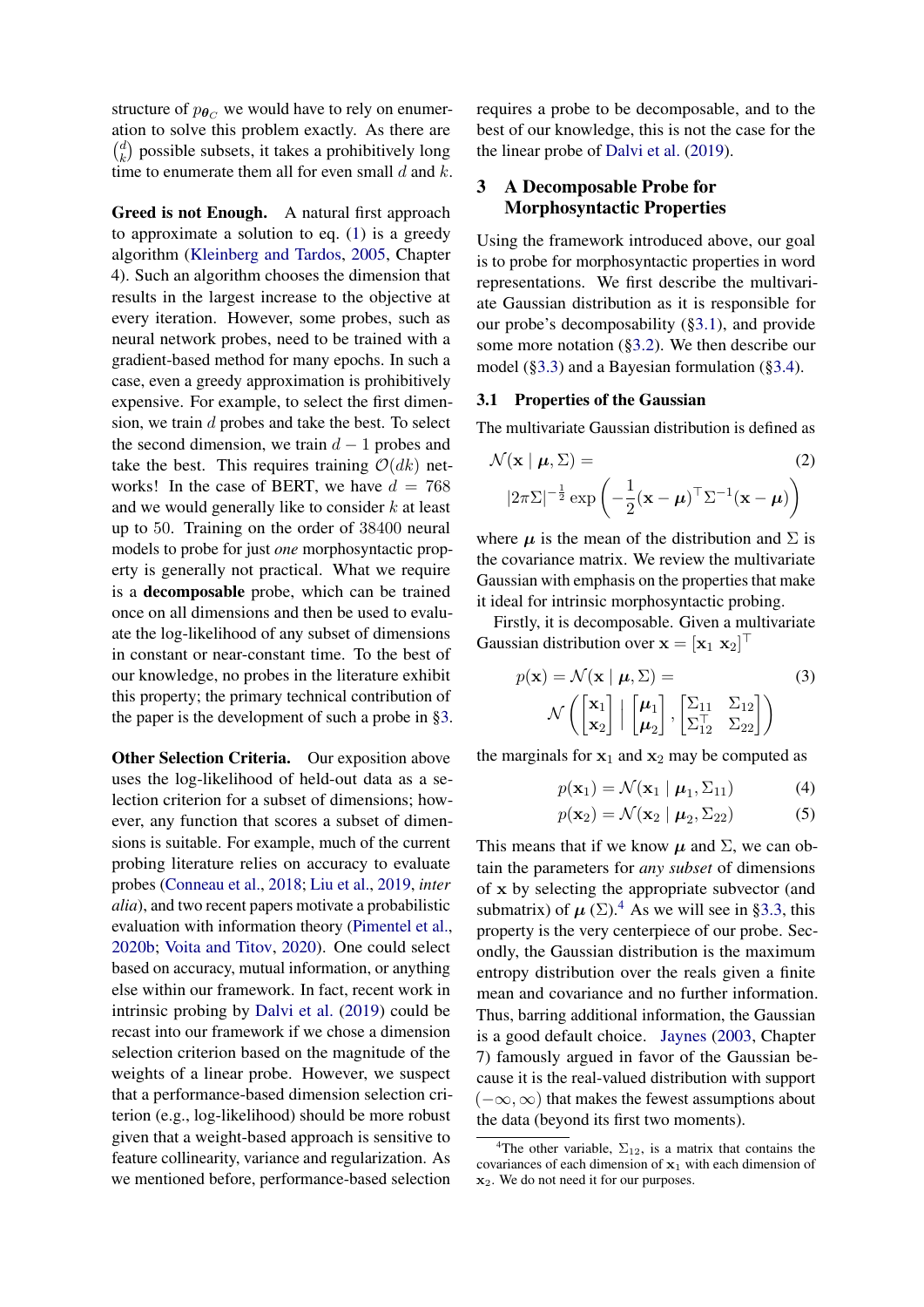#### <span id="page-3-0"></span>3.2 Notation for Morphosyntactic Probing

We now provide some notation for our morphosyntactic probe. Let  $\{h^{(1)}, \ldots, h^{(N)}\}\;$  be word representation vectors in  $\mathbb{R}^d$  for N words  $\{w^{(1)}, \ldots, w^{(N)}\}$  from a corpus. For example, these could be embeddings output by fastText [\(Bo](#page-9-9)[janowski et al.,](#page-9-9) [2017\)](#page-9-9), or contextual representations according to ELMo [\(Peters et al.,](#page-11-0) [2018\)](#page-11-0) or BERT [\(Devlin et al.,](#page-9-0) [2019\)](#page-9-0). Furthermore, let  $\{{\bf m}^{(1)},\ldots,{\bf m}^{(N)}\}$  be the morphosyntactic tags associated with each of those words in the sentential context in which they were found.<sup>[5](#page-3-3)</sup>

Let  $\mathcal{A} = \{a_1, \ldots, a_{|\mathcal{A}|}\}\$  be a universal<sup>[6](#page-3-4)</sup> set of morphosyntactic attributes in a language, e.g. PERSON, TENSE, NUMBER, etc. For each attribute  $a \in A$ , let  $V_a$  be that attribute's universal set of possible values. For instance, we have  $V_{\text{PERSON}} = \{1, 2, 3\}$  for most languages. For this task, we will further decompose each morphosyntactic tag as a set of attribute–value pairs  $\mathbf{m}^{(i)} = \langle a_1\!=\!v_1,\ldots,a_{|\mathbf{m}^{(i)}|}\!=\!v_{|\mathbf{m}^{(i)}|} \rangle$  where each attribute  $a_i$  is taken from the universal set of attributes A, and each value  $v_i$  is taken from a set  $V_{a_i}$ of universal values specific to that attribute. For example, the morphosyntactic tag m for the English verb "has" would be  ${PERSON = 3, NUMBER =}$  $SG, TENSE = PRS$ .

#### <span id="page-3-1"></span>3.3 Our Decomposable Generative Probe

We now present our decomposable probabilistic probe. We model the joint distribution between embeddings and a specific attribute's values

$$
p(\mathbf{h}, v) = p(\mathbf{h} \mid v) p(v) \tag{6}
$$

where we define

$$
p(\mathbf{h} \mid v) = \mathcal{N}(\mathbf{h} \mid \boldsymbol{\mu}_v, \boldsymbol{\Sigma}_v) \tag{7}
$$

where  $\mu_v$  and  $\Sigma_v$  are the value-specific mean and covariance. We further define

$$
p(v) = \text{Categorical} \left( \mathcal{V}_a \right) \tag{8}
$$

This allows each value to have a different probability of occurring. This is important since our probe should be able to model that, e.g. the 3rd person

is more prevalent than the 1st person in corpora derived from Wikipedia. We can then probe with

$$
p(v \mid \mathbf{h}) = \frac{p(\mathbf{h}, v)}{\sum_{v' \in V_a} p(\mathbf{h}, v')} \tag{9}
$$

which can be computed quickly as  $|\mathcal{V}_a|$  is small.<sup>[7](#page-3-5)</sup> This model is also known as quadratic discriminant analysis [\(Murphy,](#page-11-3) [2012,](#page-11-3) Chapter 4). Another interpretation of our model is that it amounts to a generative classifier where, given some specific morphosyntactic attribute, we first sample one of its possible values  $v$ , and then sample an embedding from a value-specific Gaussian. Compared to a linear probe (e.g. [Hewitt and Liang](#page-10-13) [2019\)](#page-10-13), whose decision boundary is linear for two values, the decision boundary of this model generalizes to conic sections, including parabolas, hyperbolas and ellipses [\(Murphy,](#page-11-3) [2012,](#page-11-3) Chapter 4).

This formulation allows us to model the word representations of each attribute's value as a separate Gaussian. Since the Gaussian distribution is decomposable ([§3.1\)](#page-2-1), we can train a single model and from it obtain a probe for *any* subset of dimensions in  $\mathcal{O}(1)$  time. To the best of our knowledge, no other probes in the literature possess this desirable property, which is what enables us to intrinsically probe representations for morphosyntax.

#### <span id="page-3-2"></span>3.4 Bayesically Done Now

All that is left now is to obtain the value-specific Gaussian parameters  $\theta_v = {\mu_v, \Sigma_v}.$  Let  $\mathcal{D}^{(v)} = \{\mathbf{h}^{(1)}, \mathbf{h}^{(2)}, \dots, \mathbf{h}^{(N_v)}\}$  be a sample of ddimensional word representations for a value  $v$  for some language. One simple approach is to use maximum-likelihood estimation (MLE) to estimate  $\theta_v$ ; this amounts to computing the empirical mean and covariance matrix of  $\mathcal{D}^{(v)}$ . However, in preliminary experiments we found that a Bayesian approach is advantageous since it precludes degenerate Gaussians when there are more dimensions under consideration than training datapoints [\(Sri](#page-12-4)[vastava et al.,](#page-12-4) [2007\)](#page-12-4).

Under the Bayesian framework, we seek to compute the posterior distribution over the probe's parameters given our training data,

$$
p(\boldsymbol{\theta}_v \mid \mathcal{D}^{(v)}) \propto p(\boldsymbol{\theta}_v) \times p(\mathcal{D}^{(v)} \mid \boldsymbol{\theta}_v) \qquad (10)
$$

where  $p(\theta_n)$  is our Bayesian prior. The prior encodes our *a priori* belief about the parameters in

<span id="page-3-3"></span> ${}^{5}$ Crucially, some words may have different morphosyntactic tags depending on their context. For example, the number attribute of "make" could be either singular ("I make") or plural ("They make").

<span id="page-3-4"></span><sup>6</sup> "Universal" here refers to the set of all UniMorph dimensions and their possible features [\(Sylak-Glassman,](#page-12-3) [2016;](#page-12-3) [Kirov et al.,](#page-10-12) [2018\)](#page-10-12).

<span id="page-3-5"></span> $7$ UniMorph's most varied attribute is CASE, with 32 values, though most languages do not exhibit all of them.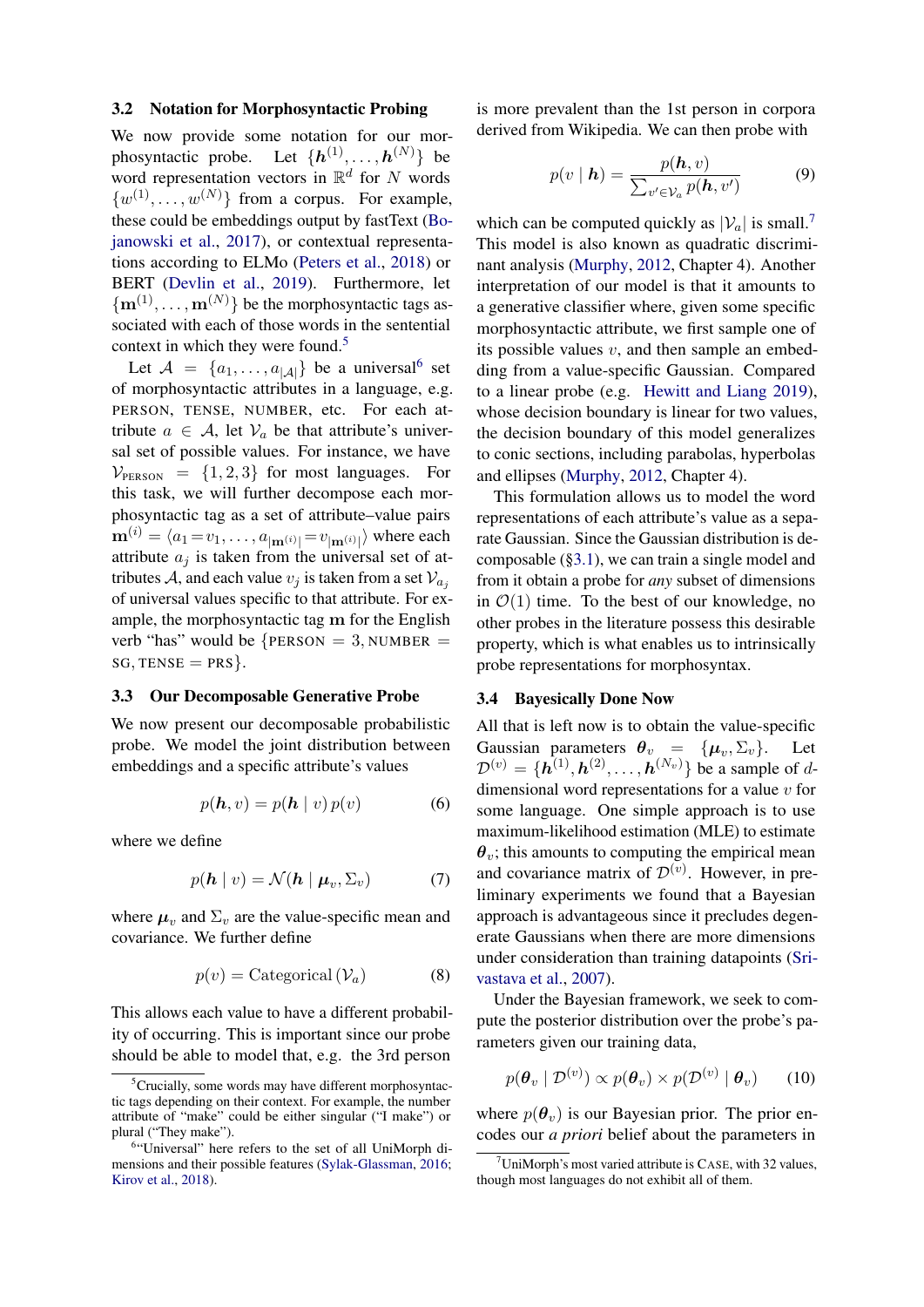the absence of any data, and  $p(\mathcal{D}^{(v)} | \theta_v)$  is the likelihood of the data under our model given a parameterization  $\theta_v$ . In the case of a Gaussian– inverse-Wishart prior,<sup>[8](#page-4-0)</sup>

$$
p(\theta_v) = \text{GIW}(\mu_v, \Sigma_v \mid \mu_0, k_0, \Lambda_0, \nu_0)
$$
 (11)  

$$
= \mathcal{N}(\mu_v \mid \mu_0, \frac{1}{k_0} \Sigma_v) \times \text{IW}(\Sigma_v \mid \Lambda_0, \nu_0)
$$

there is an exact expression for the posterior. The GIW prior has hyperparameters  $\mu_0$ ,  $k_0$ ,  $\Lambda_0$ ,  $\nu_0$ , where the inverse-Wishart distribution (IW, see App. [B\)](#page-13-1) defines a distribution over covariance matrices [\(Murphy,](#page-11-3) [2012,](#page-11-3) Chapter 4), and the Gaussian defines a distribution over the mean. As this prior is conjugate to the multivariate Gaussian distribution, our posterior over the parameters after observing  $\mathcal{D}^{(v)}$  will also have a Gaussian–inverse-Wishart distribution,  $\text{GIW}(\boldsymbol{\mu}_v, \Sigma_v \mid \boldsymbol{\mu}_n, k_n, \Lambda_n, \nu_n)$ , with known parameters (see App. [A\)](#page-13-2).

We did not perform full Bayesian inference as we found a maximum a posteriori (MAP) estimate to be sufficient for our purposes.<sup>[9](#page-4-1)</sup> MAP estimation uses the parameters at the posterior mode

$$
\theta_v^* = \operatorname*{argmax}_{\theta_v} p(\theta_v | \mathcal{D}^{(v)})
$$
\n
$$
= \operatorname*{argmax}_{\boldsymbol{\mu}_v, \Sigma_v} \text{GIW}(\boldsymbol{\mu}_v, \Sigma_v | \boldsymbol{\mu}_n, k_n, \Lambda_n, \nu_n)
$$
\n(12)

which are [\(Murphy,](#page-11-3) [2012,](#page-11-3) Chapter 4)

$$
\mu_v^* = \mu_n \tag{13}
$$

$$
\Sigma_v^* = \frac{1}{\nu_n + d + 2} \Lambda_n \tag{14}
$$

where  $d$  is the dimensionality of the Gaussian.

# 4 Probing Metrics

In this section, we describe the metrics that we compute. We track both accuracy ([§4.1\)](#page-4-2) and mutual information ([§4.2\)](#page-4-3).

#### <span id="page-4-2"></span>4.1 Accuracy

As with most probes in the literature, we compute the accuracy of our model on held-out data. We report the lower-bound accuracy (LBA) of a set of dimensions  $C$ , which is defined as the highest accuracy achieved by any subset of dimensions  $C' \subseteq C$ . This metric counteracts a decrease in performance

due to the model overfitting in certain dimensions. In principle, if a model was able to achieve a higher score using fewer dimensions, then there exists a model that can be at least as effective using a superset of those dimensions.

Despite its popularity, accuracy also has its downsides. In particular, we found it to be misleading when not taking a majority-class baseline into account, which complicates comparisons. For example, in fastText and BERT Latin (lat), our probe achieved slightly over 65% accuracy when averaging over attributes. This appears to be high, but 65% is the average majority-class baseline accuracy. Conversely, LBNMI (see [§4.2\)](#page-4-3) is roughly zero, which more intuitively reflects performance. Hence, we prioritize mutual information in our analysis.

#### <span id="page-4-3"></span>4.2 Mutual Information

Recent work has advocated for informationtheoretic metrics in probing [\(Voita and Titov,](#page-12-2) [2020;](#page-12-2) [Pimentel et al.,](#page-12-1) [2020b\)](#page-12-1). One such metric, mutual information (MI), measures how predictable the occurrence of one random variable is given another.

We estimate the MI between representations and particular attributes using a method similar to the one proposed by [Pimentel et al.](#page-12-5) [\(2019\)](#page-12-5) (refer to App. [D](#page-14-1) for an extended derivation). Let  $V_a$  be a  $V_a$ -valued random variable denoting the value of a morphosyntactic attribute, and H be a  $\mathbb{R}^d$ -valued random variable for the word representation.

The mutual information between  $V_a$  and  $H$  is

<span id="page-4-5"></span>
$$
MI(V_a; H) = H(V_a) - H(V_a \mid H)
$$
 (15)

The attribute's entropy,  $H(V_a)$ , depends on the true distribution over values  $\bar{p}(v)$ . For this, we use the plug-in approximation  $p(v)$ , which is estimated from held-out data. The conditional entropy,  $H(V_a \mid H)$  is trickier to compute, as it also depends on the true distribution of embeddings given a value,  $\overline{p}(\mathbf{h} \mid v)$ , which is high-dimensional and poorly sampled in our data.<sup>[10](#page-4-4)</sup> However, we can obtain an upper-bound if we use our probe  $p(v | h)$ 

<span id="page-4-1"></span><span id="page-4-0"></span><sup>8</sup>Also known as a Normal–inverse-Wishart prior.

<sup>&</sup>lt;sup>9</sup>The posterior predictive of this model is a Student's tdistribution [\(Murphy,](#page-11-4) [2007\)](#page-11-4). Future work will explore a fully Bayesian implementation.

<span id="page-4-4"></span><sup>&</sup>lt;sup>10</sup>When considering few dimensions in  $h$  this can be estimated, e.g. by binning. However, we cannot rely on such estimates for intrinsic probing in general.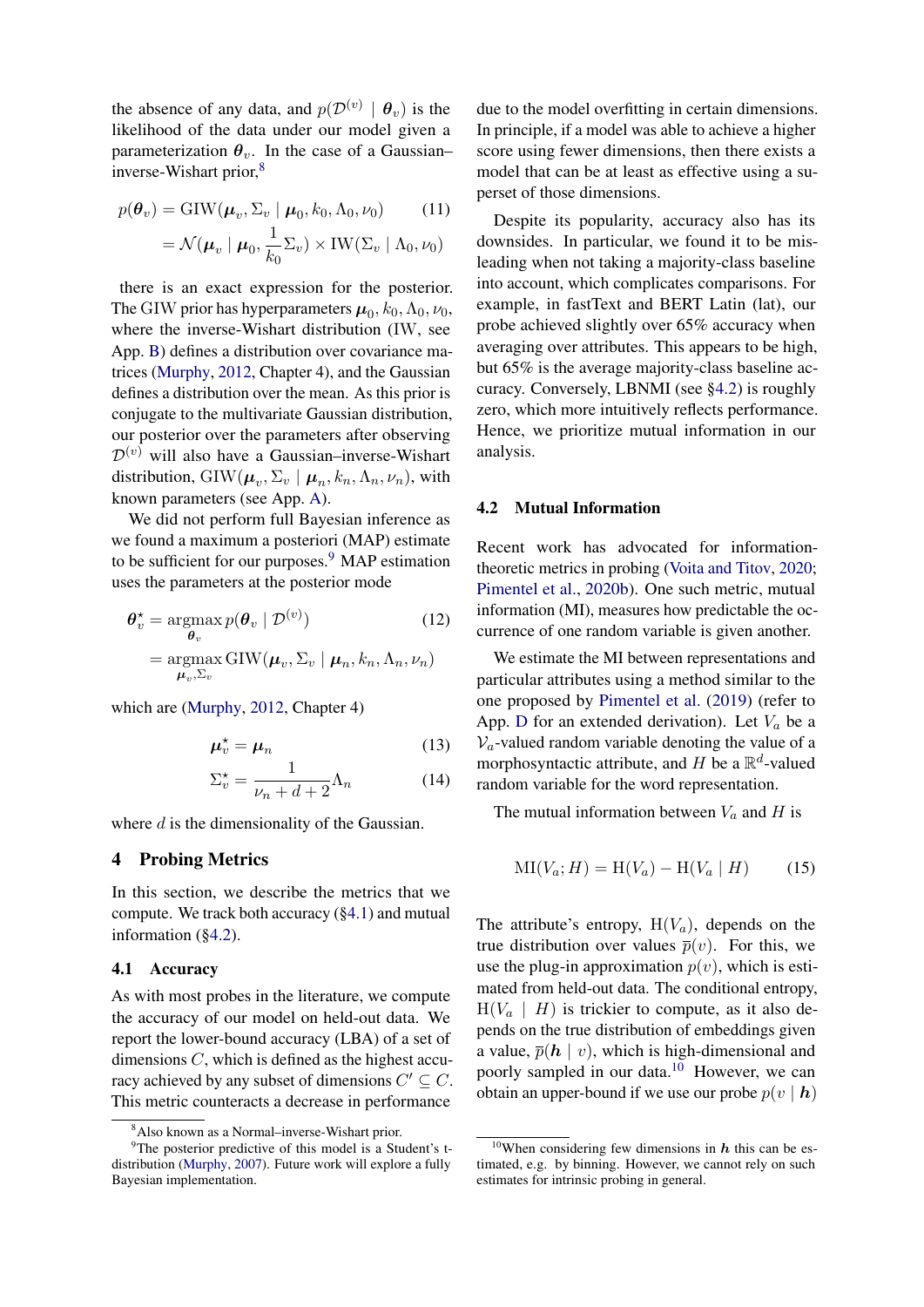and compute [\(Brown et al.,](#page-9-10) [1992\)](#page-9-10)

$$
H(V_a | H) \le H_p(V_a | H)
$$
\n
$$
= -\sum_{v \in V_a} \overline{p}(v) \int \overline{p}(\mathbf{h} | v) \log_2 p(v | \mathbf{h}) \, d\mathbf{h}
$$
\n
$$
\approx -\frac{1}{N} \sum_{n=1}^N \log_2 p(\tilde{v}^{(n)} | \tilde{\mathbf{h}}^{(n)}) \tag{17}
$$

using held-out data,  $\tilde{\mathcal{D}} = \{(\tilde{\boldsymbol{h}}^{(n)}, \tilde{v}^{(n)})\}_{n=1}^N$ . Incidentally, this is equivalent to computing the average negative log-likelihood of the probe on held-out data. Using these estimates in eq. [\(15\)](#page-4-5), we obtain an empirical lower-bound on the MI.

For ease of comparison across languages and morphosyntactic attributes, we define two metrics associated to MI. The lower-bound MI (LBMI) of any set of neurons C is defined as the *highest* MI estimate obtained by any subset of those neurons  $C' \subseteq C$ . While true MI can never decrease upon adding a variable, our estimate may decrease due to overfitting in our model, or by it being unable to capture the complexity of  $\overline{p}(h \mid v)$ . LBMI offers a way to counteract this limitation by using the very best estimate at our disposal for any set of dimensions. In practice, we report lower-bound normalized MI (LBNMI), which normalizes LBMI by the entropy of  $V_a$ , because normalizing MI estimates drawn from different samples enables them to be compared [\(Gates et al.,](#page-9-11) [2019\)](#page-9-11).

#### 5 Experimental Setup

In this section we outline our experimental setup.

Selection Criterion. We use log-likelihood as our greedy selection criterion. We select 50 dimensions, and keep selecting even if the estimate has decreased. $11$ 

Data. We map the UD v2.1 treebanks [\(Nivre](#page-11-1) [et al.,](#page-11-1) [2017\)](#page-11-1) to the UniMorph schema [\(Kirov et al.,](#page-10-12) [2018;](#page-10-12) [Sylak-Glassman,](#page-12-3) [2016\)](#page-12-3) using the mapping by [McCarthy et al.](#page-11-5) [\(2018\)](#page-11-5). We keep only the "main" treebank for a language (e.g. UD\_Portuguese as opposed to UD\_Portuguese\_PUD). We remove any sentences that would have a sub-token length greater than 512, the maximum allowed for our

BERT model.<sup>[12](#page-5-1)</sup> We assign any tags from the constituents of a contraction to the contracted word form (e.g., for Portuguese, we copy annotations from *de* and *a* to the contracted word form *da*). We use the UD train split to train a probe for each attribute, the validation split to choose which dimensions to select using our greedy scheme, and the test split to evaluate the performance of the probe after dimension selection.

We do not include in our estimates any morphological attribute–value pairs with fewer than 100 word types in *any* of our splits, as we might not be able to model or evaluate them accurately. This removes certain constructions that mostly pertain to function words (e.g. as definiteness is marked only in articles in Portuguese, the attribute is dropped), but we found it also removed rare inflected forms in our data, which may be due to inherent biases in the domain of text found in the treebanks (e.g. the future tense in Spanish). We use all the words that have been tagged in one of the filtered attribute– value pairs (this includes both function and content words). Finally, we apply some minor postprocessing to the annotations (App. [C\)](#page-13-3).

Word Representations. We probe the multilin-gual fastText vectors,<sup>[13](#page-5-2)</sup> and the final layer of the multilingual release of BERT. $<sup>14</sup>$  $<sup>14</sup>$  $<sup>14</sup>$  We compute word-</sup> level embeddings for BERT by averaging over subtoken representations as in [Pimentel et al.](#page-12-1) [\(2020b\)](#page-12-1). We use the tokenization in the UD treebanks.

Hyperparameters. Our model has four hyperparameters, which control the Gaussian–inverse-Wishart prior. We choose hyperparameter settings that have been shown to work well in the literature [\(Fraley and Raftery,](#page-9-12) [2007;](#page-9-12) [Murphy,](#page-11-3) [2012\)](#page-11-3). We set  $\mu_0$  to the empirical mean,  $\Lambda_0$  to a diagonalized version of the empirical covariance,  $\nu_0 = d + 2$ , and  $k_0 = 0.01$ . We note that the resulting prior is degenerate if the data contains only one datapoint, since the covariance is not well-defined. However, since we do not consider attribute–values with less that 100 word types, this does not affect our experiments.

### 6 Results and Discussion

Overall, our results strongly suggest that morphosyntactic information tends to be highly focal

<span id="page-5-0"></span><sup>&</sup>lt;sup>11</sup>Log-likelihood, unlike accuracy, is sensitive to confident but incorrect estimates. We found that this change allowed us to keep selecting dimensions that increase accuracy but decrease log-likelihood, as they may be informative but contain some noise or outliers.

<span id="page-5-1"></span> $12$ Out of a total of 419943 sentences in the treebanks, 4 were removed.

<span id="page-5-2"></span> $13$  We use the implementation by [Grave et al.](#page-9-13) [\(2018\)](#page-9-13).

<span id="page-5-3"></span> $14$ We use the implementation by [Wolf et al.](#page-12-6) [\(2020\)](#page-12-6).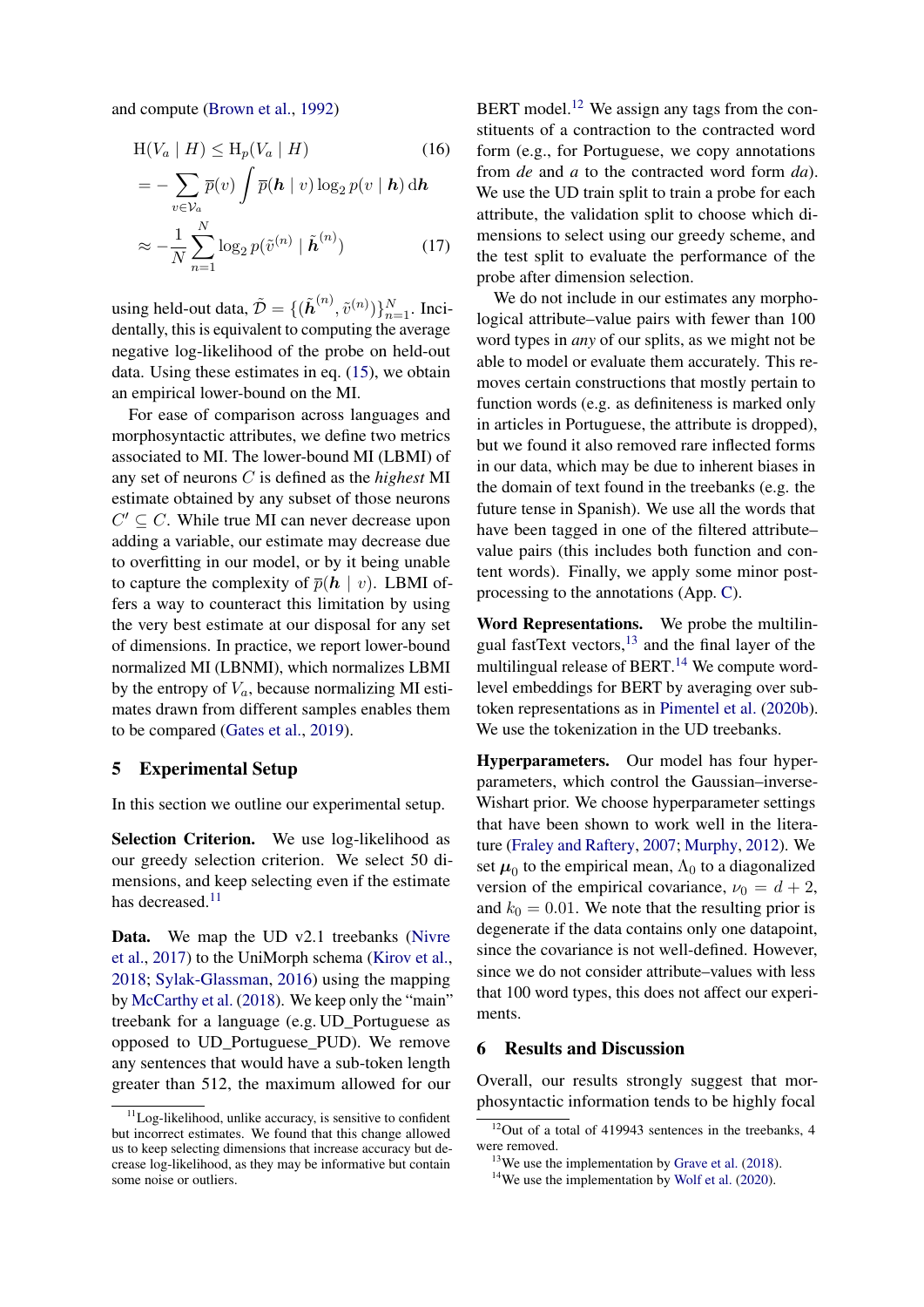<span id="page-6-0"></span>

Figure 2: The average lower-bound accuracy (LBA) and lower-bound normalized mutual information (LB-NMI) across all evaluated attributes and languages for fastText and BERT.

(concentrated in a small set of dimensions) in fast-Text, whereas in BERT it is more dispersed. Averaging across all languages and attributes (Fig. [2\)](#page-6-0), fastText has on average 0.306 LBNMI at two dimensions, which is around twice as much as BERT at the same dimensionality. However, the difference between the two becomes progressively smaller, reducing to 0.053 at 50 dimensions. A similar trend holds for LBA ([§4.1\)](#page-4-2), with an even smaller difference at higher dimensions. On the whole, roughly 10 dimensions are required to encode any morphosyntactic attribute we probed fast-Text for, compared to around 35 dimensions for BERT.

The pattern above holds across attributes (Fig. [3\)](#page-6-1), and languages (Fig. [4\)](#page-7-0). There is little improvement in fastText performance when adding more than 10 dimensions and, in some cases, two fastText dimensions can explain half of the information achieved when selecting 50. In contrast, while BERT also displays highly informative dimensions, a substantial increase in LBNMI can be obtained by going from 2 selected dimensions to 10 and 50. Among languages, the only exceptions to this are the Indic languages, where BERT concentrates more morphological information than fastText already at 2 dimensions. Interestingly, when looking at attributes, our results suggest that fastText encodes most attributes better than BERT (when considering the

<span id="page-6-1"></span>

Figure 3: Comparison of per-attribute average lowerbound normalized mutual information (LBNMI) for fastText and BERT. Each bar is broken up into three components, which denote the LBNMI after selecting 2, 10 and 50 dimensions.

50 most informative dimensions), except animacy, gender and number. These findings also hold for LBA, where we additionally find little to no gain when comparing LBA after 50 dimensions to accuracy on the full vector.

Visualizing the most informative dimensions for BERT and fastText may give some intuition for how this trend manifests. Fig. [5](#page-7-1) shows a scatter plot of the two most informative dimensions selected by our probe for English tense in fastText and BERT. We observed similar patterns for other morphosyntactic attributes. Both embeddings have dimensions that induce some separability in English tense, but this is more pronounced in fastText than BERT. We cannot clearly plot more than two dimensions at a time, but based on the trend depicted in Fig. [2,](#page-6-0) we can intuit that BERT makes up for at least part of the gap by inducing more separability as dimensions are added.

#### 6.1 Limitations

The generative nature of our probe means that adequately modeling the embedding distribution  $p(h | v)$  is of paramount importance. We choose a Gaussian model in order to assume as little as possible about the distribution of BERT and fast-Text embeddings; however, as one reviewer pointed out, the embedding distribution is unlikely to be Gaussian (see Fig. [6](#page-8-0) for an example). This results in a looser bound on the mutual information for dimensions in which the Gaussian assumption does not hold, which leads to decreasing mutual information estimates after a certain number of dimensions are selected (see Fig. [7\)](#page-8-1). As we compute and report an empirical lower-bound on the mutual information for any subset of dimensions (LBMI), we have evidence that there is *at least* that amount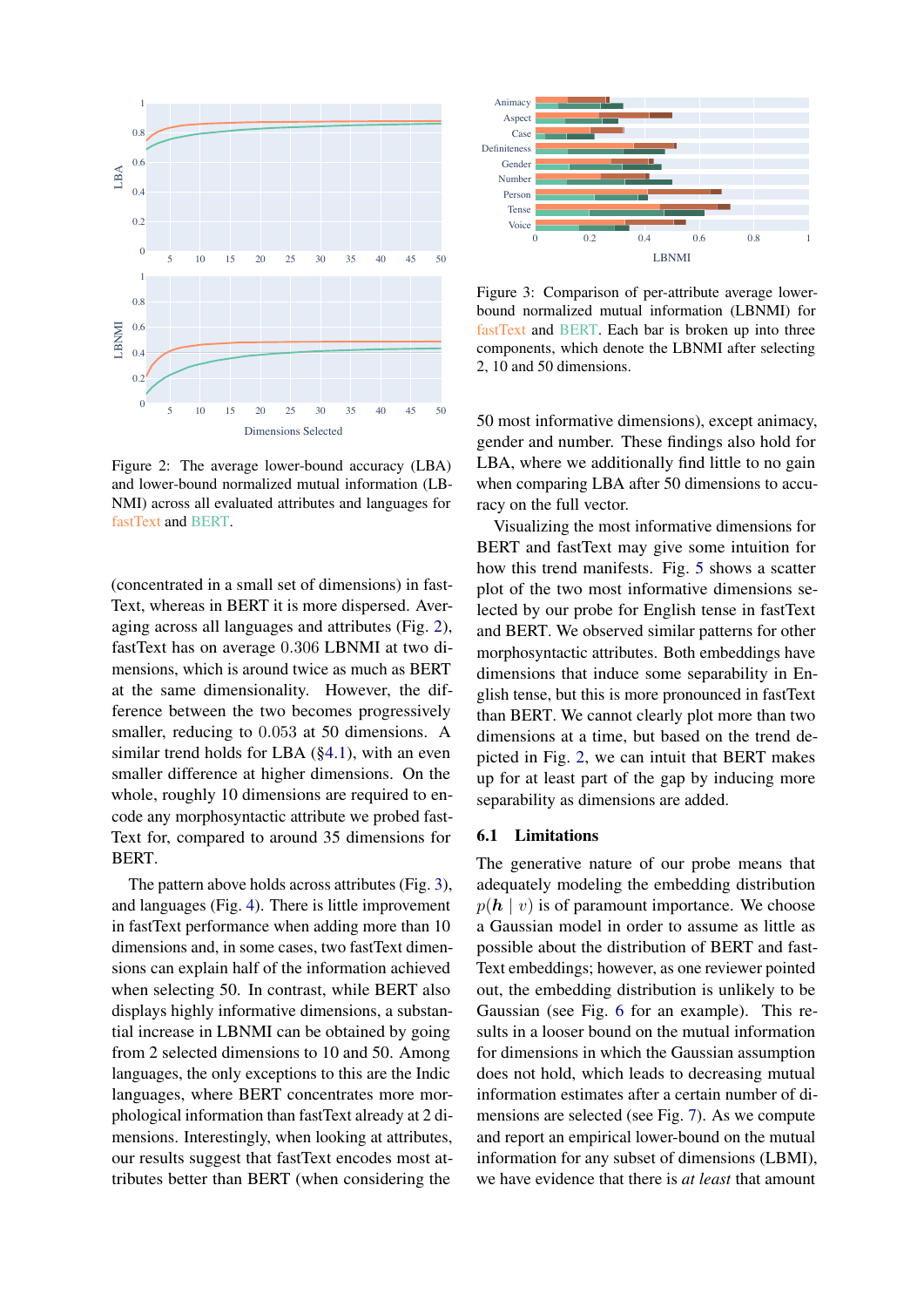<span id="page-7-0"></span>

<span id="page-7-1"></span>

Figure 4: Comparison of per-language average lowerbound normalized mutual information (LBNMI) for fastText and BERT. Each bar is broken up into three components, which denote the LBNMI after selecting 2, 10 and 50 dimensions.

of information for any given subset of dimensions. However, we expect that better modeling of the embedding distribution should improve our bound on the mutual information and thus yield a better probe [\(Pimentel et al.,](#page-12-1) [2020b\)](#page-12-1).

# 7 Related Work

There has been a growing interest in understanding what information is in NLP models' internal representations. Studies vary widely, from detailed analyses of particular scenarios and linguistic phenomena [\(Linzen et al.,](#page-11-6) [2016;](#page-11-6) [Gulordava](#page-9-14) [et al.,](#page-9-14) [2018;](#page-9-14) [Ravfogel et al.,](#page-12-7) [2018;](#page-12-7) [Krasnowska-](#page-10-14)Kieraś and Wróblewska, [2019;](#page-12-8) [Wallace et al.,](#page-12-8) 2019; [Warstadt et al.,](#page-12-9) [2019;](#page-12-9) [Sorodoc et al.,](#page-12-10) [2020\)](#page-12-10) to extensive investigations across a wealth of tasks [\(Tenney](#page-12-11) [et al.,](#page-12-11) [2018;](#page-12-11) [Conneau et al.,](#page-9-7) [2018;](#page-9-7) [Liu et al.,](#page-11-2) [2019\)](#page-11-2). A plethora of methods have been designed and applied (e.g. [Li et al.,](#page-10-4) [2016;](#page-10-4) [Saphra and Lopez,](#page-12-12) [2019;](#page-12-12) [Jumelet et al.,](#page-10-15) [2019\)](#page-10-15) to answer this question. Probing [\(Adi et al.,](#page-8-2) [2017;](#page-8-2) [Hupkes et al.,](#page-10-5) [2018;](#page-10-5)

Figure 5: Scatter graph of two most informative fast-Text (above) and BERT (below) dimensions for English present and past tense. Contours belong to our probe.

[Conneau et al.,](#page-9-7) [2018\)](#page-9-7) is one prominent method, which consists of using a lightly parameterized model to predict linguistic phenomena from intermediate representations, albeit recent work has raised concerns on how model parameterization and evaluation metrics may affect the effectiveness of this approach [\(Hewitt and Liang,](#page-10-13) [2019;](#page-10-13) [Pimentel](#page-12-1) [et al.,](#page-12-1) [2020b;](#page-12-1) [Maudslay et al.,](#page-11-7) [2020;](#page-11-7) [Pimentel et al.,](#page-12-13) [2020a\)](#page-12-13).

Most work in intrinsic probing has focused in the identification of individual neurons that are important for a task [\(Li et al.,](#page-10-4) [2016;](#page-10-4) [Kádár et al.,](#page-10-16) [2017;](#page-10-16) [Li](#page-10-17) [et al.,](#page-10-17) [2017;](#page-10-17) [Lakretz et al.,](#page-10-9) [2019\)](#page-10-9). Similarly, [Clark](#page-9-15) [et al.](#page-9-15) [\(2019\)](#page-9-15) and [Voita et al.](#page-12-14) [\(2019\)](#page-12-14) use probing to analyze BERT's attention heads, finding some interpretable heads that attend to positional and syntactic features. However, there has also been some work investigating collections of neurons. For example, [Shi et al.](#page-12-15) [\(2016\)](#page-12-15) observe that different training objectives can affect how focal an intermediate representation is. Recently, [Dalvi et al.](#page-9-8) [\(2019\)](#page-9-8) use the magnitude of the weights learned by a linear probe as a proxy for dimension informativeness,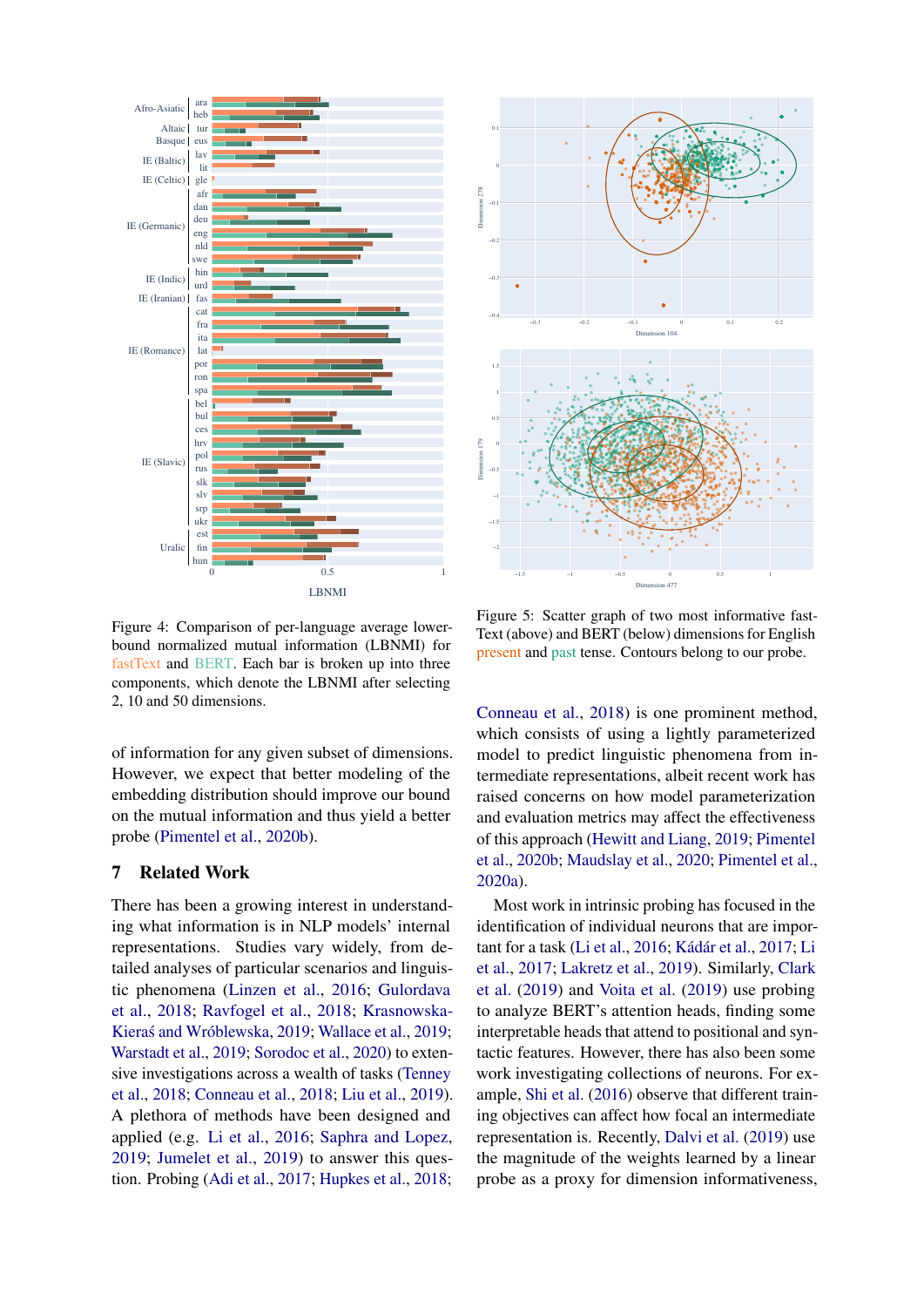<span id="page-8-0"></span>

Figure 6: Two fastText dimensions that are informative for Portuguese number, but which do not appear jointly Gaussian. This dimensions pair was *not* favored by our Gaussian probing model; we found it by modeling  $p(h \mid v)$  with a Gaussian–Cauchy mixture model.

and find dispersion varies depending on linguistic category. [Bau et al.](#page-9-16) [\(2019\)](#page-9-16) use unsupervised methods to find neurons that are correlated across various models, quantify said correlation, and upon manual analysis find interpretable neurons. In concurrent work in computer vision, [Bau et al.](#page-9-17) [\(2020\)](#page-9-17) identify units whose local, peak activations correlate with features in an image (e.g., material, door presence), show that ablation of these units has a disproportionately big impact on the classification of their respective features, and can be manually controlled, with interpretable effects.

Most similar to our analysis is LIN-SPECTOR (Şahin et al., [2020\)](#page-12-16), a suite of probing tasks that includes probing for morphosyntax. Our work differs in two respects. Firstly, whereas LINSPECTOR focuses on extrinsic probing, we probe intrinsically. Secondly, the scope of our morphosyntactic study is more typologically diverse (36 vs. 5 languages), albeit they consider more varieties of word representations, such as GloVe [\(Pennington et al.,](#page-11-8) [2014\)](#page-11-8) and ELMo [\(Peters](#page-11-0) [et al.,](#page-11-0) [2018\)](#page-11-0)—but not BERT.

### 8 Conclusion

In this paper, we introduce an alternative framework for intrinsic probing, which we term dimension selection. The idea is to use probe performance on different subsets of dimensions as a gauge for how much information about a linguistic property different subsets of dimensions jointly encode. We show that current probes are unsuitable for intrinsic probing through dimension selection

<span id="page-8-1"></span>

Figure 7: Plot of LBNMI (dotted) and normalized MI (solid) curves for case in 5 randomly selected languages. Note that the y-axis ranges from  $0-0.5$  unlike other graphs. Observe how the normalized MI estimates start to decrease after a certain number of dimension have been selected.

as they are not inherently decomposable, which is required to make the procedure computationally tractable. Therefore, we present a decomposable probe which is based on the Gaussian distribution, and evaluate its effectiveness by probing BERT and fastText for morphosyntax across 36 languages. Overall, we find that fastText is more focal than BERT, requiring fewer dimensions to capture most of the information pertaining to a morphosyntactic property.

Future Work. Future work will be separated into two strands. The first will focus on how to better model the distribution of embeddings given a morphosyntactic attribute; as mentioned above, this should yield a better probe overall. The second strand of work pertains to a deeper analysis of our results, and expansion to other probing tasks.

# Acknowledgments

We thank Tiago Pimentel, Evgeny Kharitonov, Mark Tygert, Marco Baroni and the anonymous reviewers for their helpful comments.

### **References**

<span id="page-8-2"></span>Yossi Adi, Einat Kermany, Yonatan Belinkov, Ofer Lavi, and Yoav Goldberg. 2017. Fine-grained analysis of sentence embeddings using auxiliary prediction tasks. In *5th International Conference on Learning Representations, ICLR 2017, Toulon, France, April 24-26, 2017, Conference Track Proceedings*. OpenReview.net.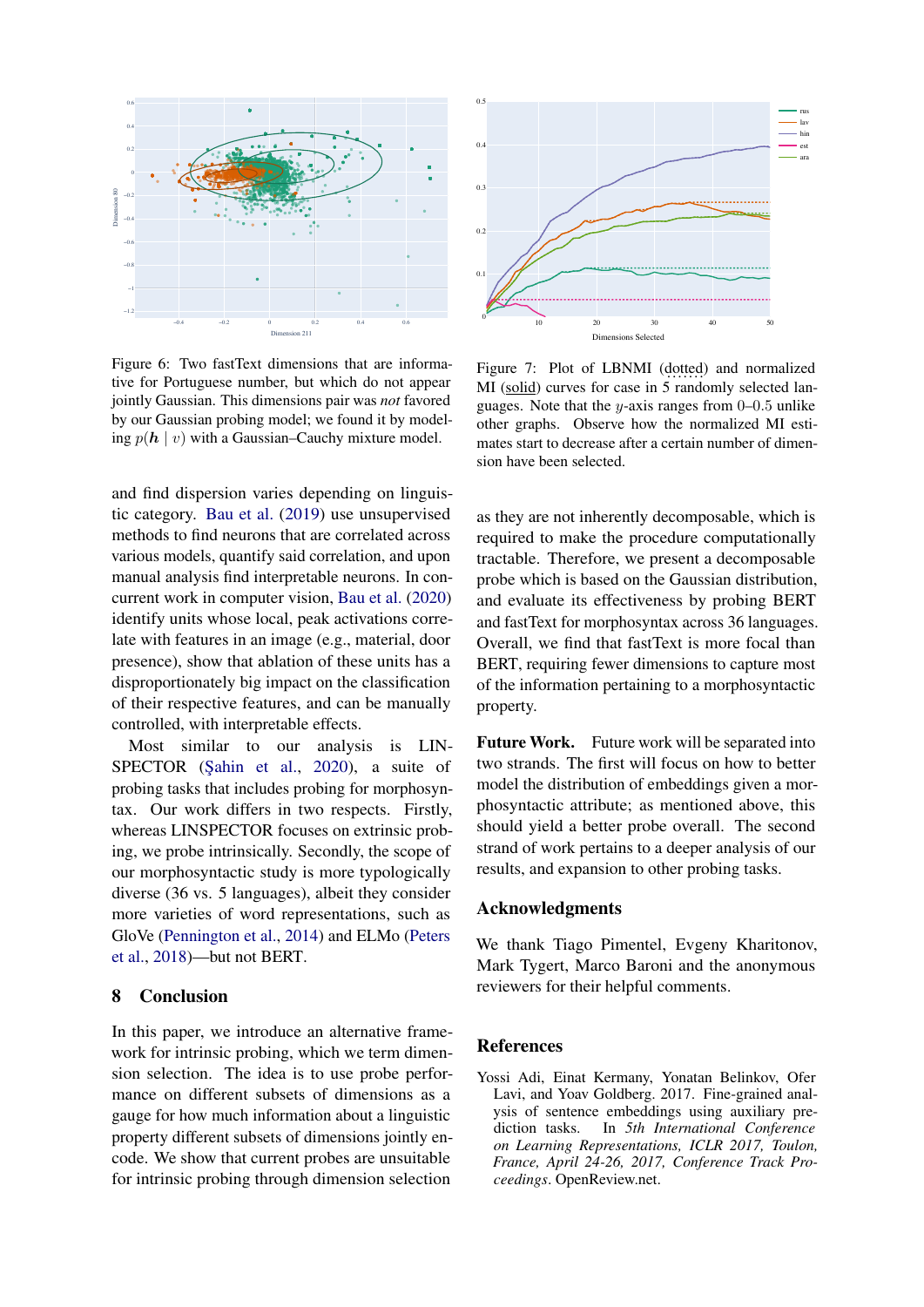- <span id="page-9-1"></span>Guillaume Alain and Yoshua Bengio. 2017. [Under](https://openreview.net/forum?id=HJ4-rAVtl)[standing intermediate layers using linear classifier](https://openreview.net/forum?id=HJ4-rAVtl) [probes.](https://openreview.net/forum?id=HJ4-rAVtl) In *The 5th International Conference on Learning Representations*.
- <span id="page-9-16"></span>Anthony Bau, Yonatan Belinkov, Hassan Sajjad, Nadir Durrani, Fahim Dalvi, and James Glass. 2019. Identifying and controlling important neurons in neural machine translation. In *International Conference on Learning Representations*.
- <span id="page-9-17"></span>David Bau, Jun-Yan Zhu, Hendrik Strobelt, Agata Lapedriza, Bolei Zhou, and Antonio Torralba. 2020. [Understanding the role of individual units in a](https://doi.org/10.1073/pnas.1907375117) [deep neural network.](https://doi.org/10.1073/pnas.1907375117) *Proceedings of the National Academy of Sciences*.
- <span id="page-9-3"></span>Yonatan Belinkov, Nadir Durrani, Fahim Dalvi, Hassan Sajjad, and James Glass. 2017. [What do neu](https://doi.org/10.18653/v1/P17-1080)[ral machine translation models learn about morphol](https://doi.org/10.18653/v1/P17-1080)[ogy?](https://doi.org/10.18653/v1/P17-1080) In *Proceedings of the 55th Annual Meeting of the Association for Computational Linguistics (Volume 1: Long Papers)*, pages 861–872, Vancouver, Canada. Association for Computational Linguistics.
- <span id="page-9-2"></span>Yonatan Belinkov and James Glass. 2019. [Analysis](https://doi.org/10.1162/tacl_a_00254) [methods in neural language processing: A survey.](https://doi.org/10.1162/tacl_a_00254) *Transactions of the Association for Computational Linguistics*, 7:49–72.
- <span id="page-9-5"></span>Maxim Binshtok, Ronen I. Brafman, Solomon E. Shimony, Ajay Martin, and Craig Boutilier. 2007. Computing optimal subsets. In *Proceedings of the 22nd National Conference on Artificial Intelligence - Volume 2*, AAAI'07, pages 1231–1236, Vancouver, British Columbia, Canada. AAAI Press.
- <span id="page-9-9"></span>Piotr Bojanowski, Edouard Grave, Armand Joulin, and Tomas Mikolov. 2017. [Enriching word vectors with](https://doi.org/10.1162/tacl_a_00051) [subword information.](https://doi.org/10.1162/tacl_a_00051) *Transactions of the Association for Computational Linguistics*, 5:135–146.
- <span id="page-9-6"></span>Sophie Bouton, Valérian Chambon, Rémi Tyrand, Adrian G Guggisberg, Margitta Seeck, Sami Karkar, Dimitri Van De Ville, and Anne-Lise Giraud. 2018. Focal versus distributed temporal cortex activity for speech sound category assignment. *Proceedings of the National Academy of Sciences*, 115(6):E1299– E1308.
- <span id="page-9-10"></span>Peter F. Brown, Stephen A. Della Pietra, Vincent J. Della Pietra, Jennifer C. Lai, and Robert L. Mercer. 1992. An estimate of an upper bound for the entropy of English. *Computational Linguistics*, 18(1):31– 40.
- <span id="page-9-15"></span>Kevin Clark, Urvashi Khandelwal, Omer Levy, and Christopher D. Manning. 2019. [What does BERT](https://doi.org/10.18653/v1/W19-4828) [look at? An analysis of BERT's attention.](https://doi.org/10.18653/v1/W19-4828) In *Proceedings of the 2019 ACL Workshop BlackboxNLP: Analyzing and Interpreting Neural Networks for NLP*, pages 276–286, Florence, Italy. Association for Computational Linguistics.
- <span id="page-9-7"></span>Alexis Conneau, German Kruszewski, Guillaume Lample, Loïc Barrault, and Marco Baroni. 2018. [What](https://doi.org/10.18653/v1/P18-1198) [you can cram into a single \\$&!#\\* vector: Probing](https://doi.org/10.18653/v1/P18-1198) [sentence embeddings for linguistic properties.](https://doi.org/10.18653/v1/P18-1198) In *Proceedings of the 56th Annual Meeting of the Association for Computational Linguistics (Volume 1: Long Papers)*, pages 2126–2136, Melbourne, Australia. Association for Computational Linguistics.
- <span id="page-9-8"></span>Fahim Dalvi, Nadir Durrani, Hassan Sajjad, Yonatan Belinkov, Anthony Bau, and James Glass. 2019. [What is one grain of sand in the desert? Analyz](https://doi.org/10.1609/aaai.v33i01.33016309)[ing individual neurons in deep NLP models.](https://doi.org/10.1609/aaai.v33i01.33016309) *Proceedings of the AAAI Conference on Artificial Intelligence*, 33:6309–6317.
- <span id="page-9-0"></span>Jacob Devlin, Ming-Wei Chang, Kenton Lee, and Kristina Toutanova. 2019. [BERT: Pre-training of](https://doi.org/10.18653/v1/N19-1423) [deep bidirectional transformers for language under](https://doi.org/10.18653/v1/N19-1423)[standing.](https://doi.org/10.18653/v1/N19-1423) In *Proceedings of the 2019 Conference of the North American Chapter of the Association for Computational Linguistics: Human Language Technologies, Volume 1 (Long and Short Papers)*, pages 4171–4186, Minneapolis, Minnesota. Association for Computational Linguistics.
- <span id="page-9-12"></span>Chris Fraley and Adrian E. Raftery. 2007. [Bayesian](https://doi.org/10.1007/s00357-007-0004-z) [regularization for normal mixture estimation and](https://doi.org/10.1007/s00357-007-0004-z) [model-based clustering.](https://doi.org/10.1007/s00357-007-0004-z) *Journal of Classification*, 24:155–181.
- <span id="page-9-11"></span>Alexander J. Gates, Ian B. Wood, William P. Hetrick, and Yong-Yeol Ahn. 2019. Element-centric clustering comparison unifies overlaps and hierarchy. *Scientific Reports*, 9(8574).
- <span id="page-9-4"></span>Mario Giulianelli, Jack Harding, Florian Mohnert, Dieuwke Hupkes, and Willem Zuidema. 2018. [Un](https://doi.org/10.18653/v1/W18-5426)[der the hood: Using diagnostic classifiers to in](https://doi.org/10.18653/v1/W18-5426)[vestigate and improve how language models track](https://doi.org/10.18653/v1/W18-5426) [agreement information.](https://doi.org/10.18653/v1/W18-5426) In *Proceedings of the 2018 EMNLP Workshop BlackboxNLP: Analyzing and Interpreting Neural Networks for NLP*, pages 240–248, Brussels, Belgium. Association for Computational Linguistics.
- <span id="page-9-13"></span>Edouard Grave, Piotr Bojanowski, Prakhar Gupta, Armand Joulin, and Tomas Mikolov. 2018. Learning word vectors for 157 languages. In *Proceedings of the Eleventh International Conference on Language Resources and Evaluation (LREC 2018)*, Miyazaki, Japan. European Language Resources Association (ELRA).
- <span id="page-9-14"></span>Kristina Gulordava, Piotr Bojanowski, Edouard Grave, Tal Linzen, and Marco Baroni. 2018. [Colorless](https://doi.org/10.18653/v1/N18-1108) [green recurrent networks dream hierarchically.](https://doi.org/10.18653/v1/N18-1108) In *Proceedings of the 2018 Conference of the North American Chapter of the Association for Computational Linguistics: Human Language Technologies, Volume 1 (Long Papers)*, pages 1195–1205, New Orleans, Louisiana. Association for Computational Linguistics.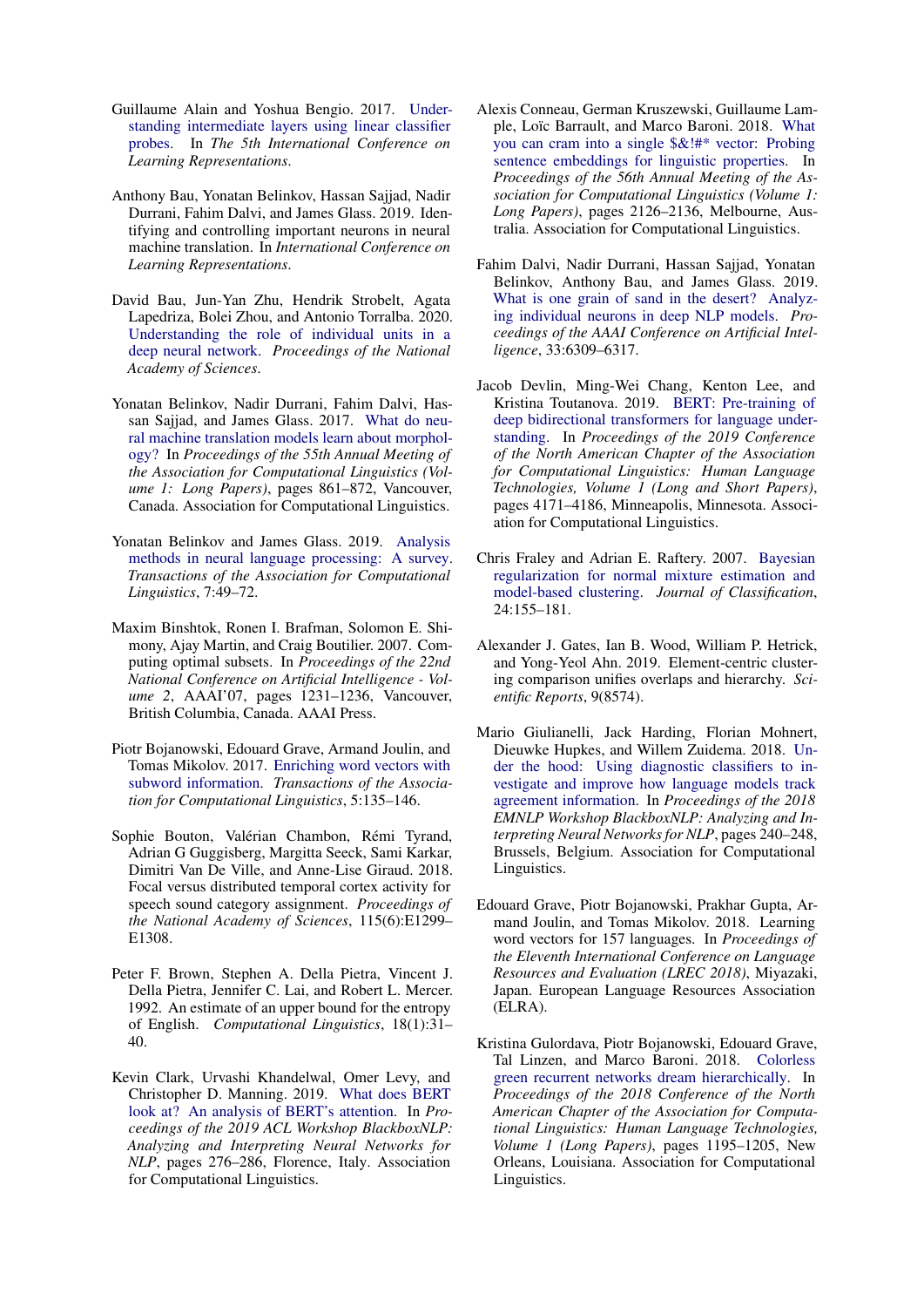- <span id="page-10-13"></span>John Hewitt and Percy Liang. 2019. [Designing and](https://doi.org/10.18653/v1/D19-1275) [interpreting probes with control tasks.](https://doi.org/10.18653/v1/D19-1275) In *Proceedings of the 2019 Conference on Empirical Methods in Natural Language Processing and the 9th International Joint Conference on Natural Language Processing (EMNLP-IJCNLP)*, pages 2733–2743, Hong Kong, China. Association for Computational Linguistics.
- <span id="page-10-6"></span>John Hewitt and Christopher D. Manning. 2019. [A](https://doi.org/10.18653/v1/N19-1419) [structural probe for finding syntax in word repre](https://doi.org/10.18653/v1/N19-1419)[sentations.](https://doi.org/10.18653/v1/N19-1419) In *Proceedings of the 2019 Conference of the North American Chapter of the Association for Computational Linguistics: Human Language Technologies, Volume 1 (Long and Short Papers)*, pages 4129–4138, Minneapolis, Minnesota. Association for Computational Linguistics.
- <span id="page-10-5"></span>Dieuwke Hupkes, Sara Veldhoen, and Willem Zuidema. 2018. Visualisation and 'diagnostic classifiers' reveal how recurrent and recursive neural networks process hierarchical structure. *Journal of Artificial Intelligence Research*, 61:907–926.
- <span id="page-10-11"></span>Edwin T. Jaynes. 2003. *[Probability Theory: The](https://doi.org/10.1017/CBO9780511790423) [Logic of Science](https://doi.org/10.1017/CBO9780511790423)*. Cambridge University Press, Cambridge.
- <span id="page-10-1"></span>Mandar Joshi, Omer Levy, Luke Zettlemoyer, and Daniel Weld. 2019. [BERT for coreference reso](https://doi.org/10.18653/v1/D19-1588)[lution: Baselines and analysis.](https://doi.org/10.18653/v1/D19-1588) In *Proceedings of the 2019 Conference on Empirical Methods in Natural Language Processing and the 9th International Joint Conference on Natural Language Processing (EMNLP-IJCNLP)*, pages 5802–5807, Hong Kong, China. Association for Computational Linguistics.
- <span id="page-10-15"></span>Jaap Jumelet, Willem Zuidema, and Dieuwke Hupkes. 2019. [Analysing neural language models: Con](https://doi.org/10.18653/v1/K19-1001)[textual decomposition reveals default reasoning in](https://doi.org/10.18653/v1/K19-1001) [number and gender assignment.](https://doi.org/10.18653/v1/K19-1001) In *Proceedings of the 23rd Conference on Computational Natural Language Learning (CoNLL)*, pages 1–11, Hong Kong, China. Association for Computational Linguistics.
- <span id="page-10-16"></span>Ákos Kádár, Grzegorz Chrupała, and Afra Alishahi. 2017. [Representation of linguistic form and func](https://doi.org/10.1162/COLI_a_00300)[tion in recurrent neural networks.](https://doi.org/10.1162/COLI_a_00300) *Computational Linguistics*, 43(4):761–780.
- <span id="page-10-3"></span>Andrej Karpathy, Justin Johnson, and Li Fei-Fei. 2015. [Visualizing and understanding recurrent networks.](http://arxiv.org/abs/1506.02078) *arXiv:1506.02078 [cs]*.
- <span id="page-10-8"></span>Najoung Kim, Roma Patel, Adam Poliak, Patrick Xia, Alex Wang, Tom McCoy, Ian Tenney, Alexis Ross, Tal Linzen, Benjamin Van Durme, Samuel R. Bowman, and Ellie Pavlick. 2019. [Probing what dif](https://doi.org/10.18653/v1/S19-1026)[ferent NLP tasks teach machines about function](https://doi.org/10.18653/v1/S19-1026) [word comprehension.](https://doi.org/10.18653/v1/S19-1026) In *Proceedings of the Eighth Joint Conference on Lexical and Computational Semantics (\*SEM 2019)*, pages 235–249, Minneapolis, Minnesota. Association for Computational Linguistics.
- <span id="page-10-12"></span>Christo Kirov, Ryan Cotterell, John Sylak-Glassman, Géraldine Walther, Ekaterina Vylomova, Patrick Xia, Manaal Faruqui, Sebastian Mielke, Arya Mc-Carthy, Sandra Kübler, David Yarowsky, Jason Eisner, and Mans Hulden. 2018. UniMorph 2.0: Universal morphology. In *Proceedings of the Eleventh International Conference on Language Resources and Evaluation (LREC 2018)*, Miyazaki, Japan. European Language Resources Association (ELRA).
- <span id="page-10-0"></span>Nikita Kitaev, Steven Cao, and Dan Klein. 2019. [Multi](https://doi.org/10.18653/v1/P19-1340)[lingual constituency parsing with self-attention and](https://doi.org/10.18653/v1/P19-1340) [pre-training.](https://doi.org/10.18653/v1/P19-1340) In *Proceedings of the 57th Annual Meeting of the Association for Computational Linguistics*, pages 3499–3505, Florence, Italy. Association for Computational Linguistics.
- <span id="page-10-10"></span>Jon Kleinberg and Éva Tardos. 2005. *Algorithm Design*. Addison-Wesley Longman Publishing Co., Inc., USA.
- <span id="page-10-2"></span>Dan Kondratyuk. 2019. [Cross-lingual lemmatization](https://doi.org/10.18653/v1/W19-4203) [and morphology tagging with two-stage multilin](https://doi.org/10.18653/v1/W19-4203)[gual BERT fine-tuning.](https://doi.org/10.18653/v1/W19-4203) In *Proceedings of the 16th Workshop on Computational Research in Phonetics, Phonology, and Morphology*, pages 12–18, Florence, Italy. Association for Computational Linguistics.
- <span id="page-10-14"></span>Katarzyna Krasnowska-Kieras and Alina Wróblewska. ´ 2019. [Empirical linguistic study of sentence em](https://doi.org/10.18653/v1/P19-1573)[beddings.](https://doi.org/10.18653/v1/P19-1573) In *Proceedings of the 57th Annual Meeting of the Association for Computational Linguistics*, pages 5729–5739, Florence, Italy. Association for Computational Linguistics.
- <span id="page-10-9"></span>Yair Lakretz, German Kruszewski, Theo Desbordes, Dieuwke Hupkes, Stanislas Dehaene, and Marco Baroni. 2019. [The emergence of number and syn](https://doi.org/10.18653/v1/N19-1002)[tax units in LSTM language models.](https://doi.org/10.18653/v1/N19-1002) In *Proceedings of the 2019 Conference of the North American Chapter of the Association for Computational Linguistics: Human Language Technologies, Volume 1 (Long and Short Papers)*, pages 11–20, Minneapolis, Minnesota. Association for Computational Linguistics.
- <span id="page-10-4"></span>Jiwei Li, Xinlei Chen, Eduard Hovy, and Dan Jurafsky. 2016. [Visualizing and understanding neural models](https://doi.org/10.18653/v1/N16-1082) [in NLP.](https://doi.org/10.18653/v1/N16-1082) In *Proceedings of the 2016 Conference of the North American Chapter of the Association for Computational Linguistics: Human Language Technologies*, pages 681–691, San Diego, California. Association for Computational Linguistics.
- <span id="page-10-17"></span>Jiwei Li, Will Monroe, and Dan Jurafsky. 2017. [Un](http://arxiv.org/abs/1612.08220)[derstanding neural networks through representation](http://arxiv.org/abs/1612.08220) [erasure.](http://arxiv.org/abs/1612.08220) *arXiv:1612.08220 [cs]*.
- <span id="page-10-7"></span>Yongjie Lin, Yi Chern Tan, and Robert Frank. 2019. [Open sesame: Getting inside BERT's linguistic](https://doi.org/10.18653/v1/W19-4825) [knowledge.](https://doi.org/10.18653/v1/W19-4825) In *Proceedings of the 2019 ACL Workshop BlackboxNLP: Analyzing and Interpreting Neural Networks for NLP*, pages 241–253, Florence, Italy. Association for Computational Linguistics.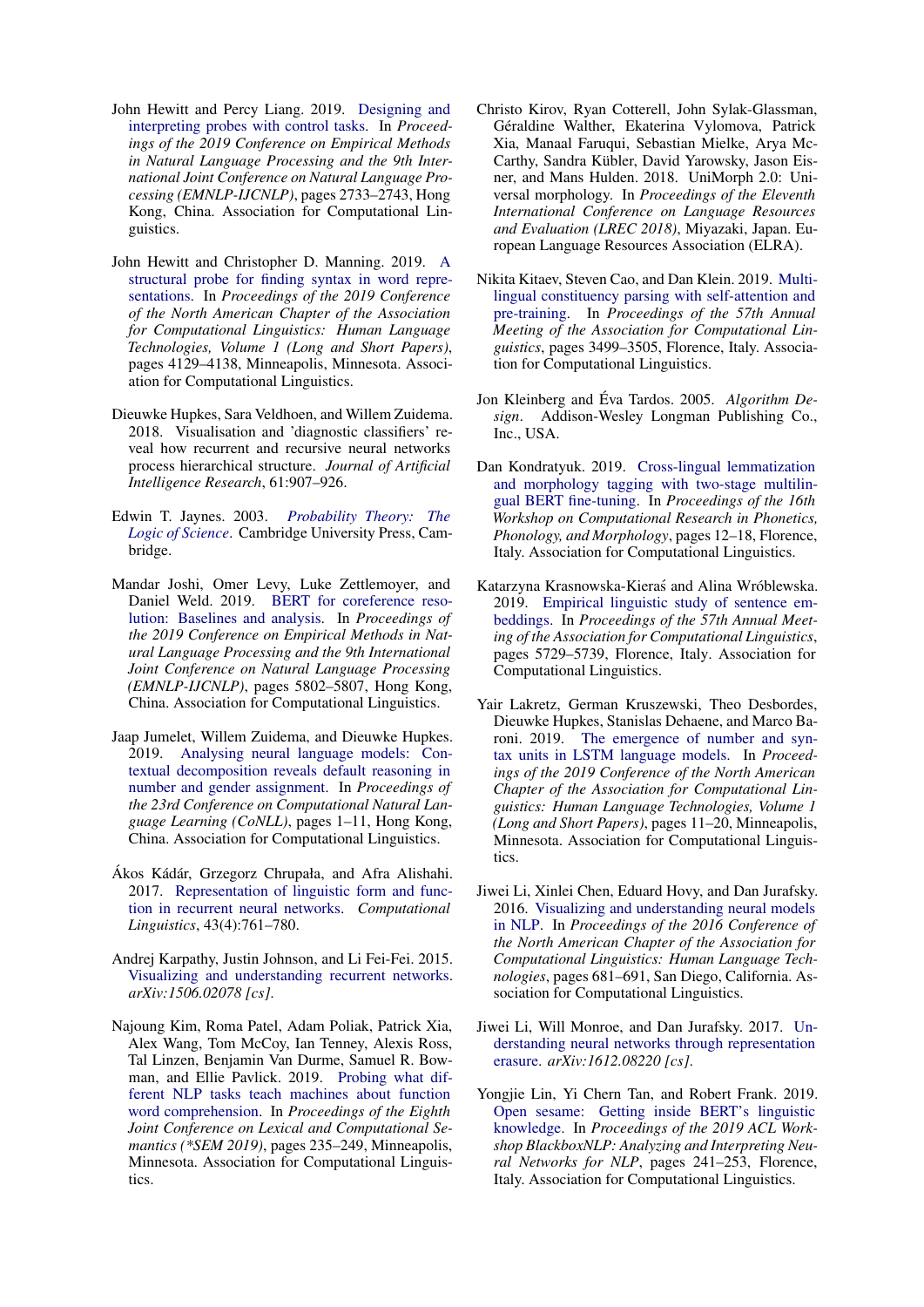- <span id="page-11-6"></span>Tal Linzen, Emmanuel Dupoux, and Yoav Goldberg. 2016. [Assessing the ability of LSTMs to learn](https://doi.org/10.1162/tacl_a_00115) [syntax-sensitive dependencies.](https://doi.org/10.1162/tacl_a_00115) *Transactions of the Association for Computational Linguistics*, 4:521– 535.
- <span id="page-11-2"></span>Nelson F. Liu, Matt Gardner, Yonatan Belinkov, Matthew E. Peters, and Noah A. Smith. 2019. [Lin](https://doi.org/10.18653/v1/N19-1112)[guistic knowledge and transferability of contextual](https://doi.org/10.18653/v1/N19-1112) [representations.](https://doi.org/10.18653/v1/N19-1112) In *Proceedings of the 2019 Conference of the North American Chapter of the Association for Computational Linguistics: Human Language Technologies, Volume 1 (Long and Short Papers)*, pages 1073–1094, Minneapolis, Minnesota. Association for Computational Linguistics.
- <span id="page-11-7"></span>Rowan Hall Maudslay, Josef Valvoda, Tiago Pimentel, Adina Williams, and Ryan Cotterell. 2020. [A tale of](http://arxiv.org/abs/2005.01641) [a probe and a parser.](http://arxiv.org/abs/2005.01641) In *Proceedings of the 58th Annual Meeting of the Association for Computational Linguistics*. Association for Computational Linguistics.
- <span id="page-11-5"></span>Arya D. McCarthy, Miikka Silfverberg, Ryan Cotterell, Mans Hulden, and David Yarowsky. 2018. [Marry](https://doi.org/10.18653/v1/W18-6011)[ing universal dependencies and universal morphol](https://doi.org/10.18653/v1/W18-6011)[ogy.](https://doi.org/10.18653/v1/W18-6011) In *Proceedings of the Second Workshop on Universal Dependencies (UDW 2018)*, pages 91–101, Brussels, Belgium. Association for Computational Linguistics.
- <span id="page-11-4"></span>Kevin P. Murphy. 2007. Conjugate Bayesian analysis of the Gaussian distribution. Technical report, University of British Columbia.
- <span id="page-11-3"></span>Kevin P. Murphy. 2012. *Machine Learning: A Probabilistic Perspective*. Adaptive Computation and Machine Learning Series. MIT Press, Cambridge, MA.
- <span id="page-11-1"></span>Joakim Nivre, Željko Agic, Lars Ahrenberg, Lene ´ Antonsen, Maria Jesus Aranzabe, Masayuki Asahara, Luma Ateyah, Mohammed Attia, Aitziber Atutxa, Liesbeth Augustinus, Elena Badmaeva, Miguel Ballesteros, Esha Banerjee, Sebastian Bank, Verginica Barbu Mititelu, John Bauer, Kepa Bengoetxea, Riyaz Ahmad Bhat, Eckhard Bick, Victoria Bobicev, Carl Börstell, Cristina Bosco, Gosse Bouma, Sam Bowman, Aljoscha Burchardt, Marie Candito, Gauthier Caron, Gülşen Cebiroğlu Eryiğit, Giuseppe G. A. Celano, Savas Cetin, Fabricio Chalub, Jinho Choi, Silvie Cinková, Çagrı Çöl- ˘ tekin, Miriam Connor, Elizabeth Davidson, Marie-Catherine de Marneffe, Valeria de Paiva, Arantza Diaz de Ilarraza, Peter Dirix, Kaja Dobrovoljc, Timothy Dozat, Kira Droganova, Puneet Dwivedi, Marhaba Eli, Ali Elkahky, Tomaž Erjavec, Richárd Farkas, Hector Fernandez Alcalde, Jennifer Foster, Cláudia Freitas, Katarína Gajdošová, Daniel Galbraith, Marcos Garcia, Moa Gärdenfors, Kim Gerdes, Filip Ginter, Iakes Goenaga, Koldo Gojenola, Memduh Gökırmak, Yoav Goldberg, Xavier Gómez Guinovart, Berta Gonzáles Saavedra, Matias Grioni, Normunds Grūzītis, Bruno Guillaume, Nizar Habash, Jan Hajič, Jan Hajič jr., Linh Hà Mỹ, Kim Harris, Dag Haug, Barbora Hladká, Jaroslava

Hlaváčová, Florinel Hociung, Petter Hohle, Radu Ion, Elena Irimia, Tomáš Jelínek, Anders Johannsen, Fredrik Jørgensen, Hüner Kaşıkara, Hiroshi Kanayama, Jenna Kanerva, Tolga Kayadelen, Václava Kettnerová, Jesse Kirchner, Natalia Kotsyba, Simon Krek, Veronika Laippala, Lorenzo Lambertino, Tatiana Lando, John Lee, Phương Lê Hông, Alessandro Lenci, Saran Lertpradit, Her- ` man Leung, Cheuk Ying Li, Josie Li, Keying Li, Nikola Ljubešic, Olga Loginova, Olga Lya- ´ shevskaya, Teresa Lynn, Vivien Macketanz, Aibek Makazhanov, Michael Mandl, Christopher Manning, Cătălina Mărănduc, David Mareček, Katrin Marheinecke, Héctor Martínez Alonso, André Martins, Jan Mašek, Yuji Matsumoto, Ryan McDonald, Gustavo Mendonça, Niko Miekka, Anna Missilä, Cătălin Mititelu, Yusuke Miyao, Simonetta Montemagni, Amir More, Laura Moreno Romero, Shinsuke Mori, Bohdan Moskalevskyi, Kadri Muischnek, Kaili Müürisep, Pinkey Nainwani, Anna Nedoluzhko, Gunta Nešpore-Bērzkalne, Luong Nguyễn Thị, Huyền Nguyễn Thị Minh, Vitaly Nikolaev, Hanna Nurmi, Stina Ojala, Petya Osenova, Robert Östling, Lilja Øvrelid, Elena Pascual, Marco Passarotti, Cenel-Augusto Perez, Guy Perrier, Slav Petrov, Jussi Piitulainen, Emily Pitler, Barbara Plank, Martin Popel, Lauma Pretkalnina, Prokopis Prokopidis, Tiina Puolakainen, Sampo Pyysalo, Alexandre Rademaker, Loganathan Ramasamy, Taraka Rama, Vinit Ravishankar, Livy Real, Siva Reddy, Georg Rehm, Larissa Rinaldi, Laura Rituma, Mykhailo Romanenko, Rudolf Rosa, Davide Rovati, Benoît Sagot, Shadi Saleh, Tanja Samardžic, Manuela San- ´ guinetti, Baiba Saulīte, Sebastian Schuster, Djamé Seddah, Wolfgang Seeker, Mojgan Seraji, Mo Shen, Atsuko Shimada, Dmitry Sichinava, Natalia Silveira, Maria Simi, Radu Simionescu, Katalin Simkó, Mária Šimková, Kiril Simov, Aaron Smith, Antonio Stella, Milan Straka, Jana Strnadová, Alane Suhr, Umut Sulubacak, Zsolt Szántó, Dima Taji, Takaaki Tanaka, Trond Trosterud, Anna Trukhina, Reut Tsarfaty, Francis Tyers, Sumire Uematsu, Zdeňka Urešová, Larraitz Uria, Hans Uszkoreit, Sowmya Vajjala, Daniel van Niekerk, Gertjan van Noord, Viktor Varga, Eric Villemonte de la Clergerie, Veronika Vincze, Lars Wallin, Jonathan North Washington, Mats Wirén, Tak-sum Wong, Zhuoran Yu, Zdeněk Žabokrtský, Amir Zeldes, Daniel Zeman, and Hanzhi Zhu. 2017. [Universal dependen](http://hdl.handle.net/11234/1-2515)[cies 2.1.](http://hdl.handle.net/11234/1-2515) LINDAT/CLARIAH-CZ digital library at the Institute of Formal and Applied Linguistics (ÚFAL), Faculty of Mathematics and Physics, Charles University.

- <span id="page-11-8"></span>Jeffrey Pennington, Richard Socher, and Christopher Manning. 2014. [GloVe: Global vectors for word rep](https://doi.org/10.3115/v1/D14-1162)[resentation.](https://doi.org/10.3115/v1/D14-1162) In *Proceedings of the 2014 Conference on Empirical Methods in Natural Language Processing (EMNLP)*, pages 1532–1543, Doha, Qatar. Association for Computational Linguistics.
- <span id="page-11-0"></span>Matthew Peters, Mark Neumann, Mohit Iyyer, Matt Gardner, Christopher Clark, Kenton Lee, and Luke Zettlemoyer. 2018. [Deep contextualized word rep-](https://doi.org/10.18653/v1/N18-1202)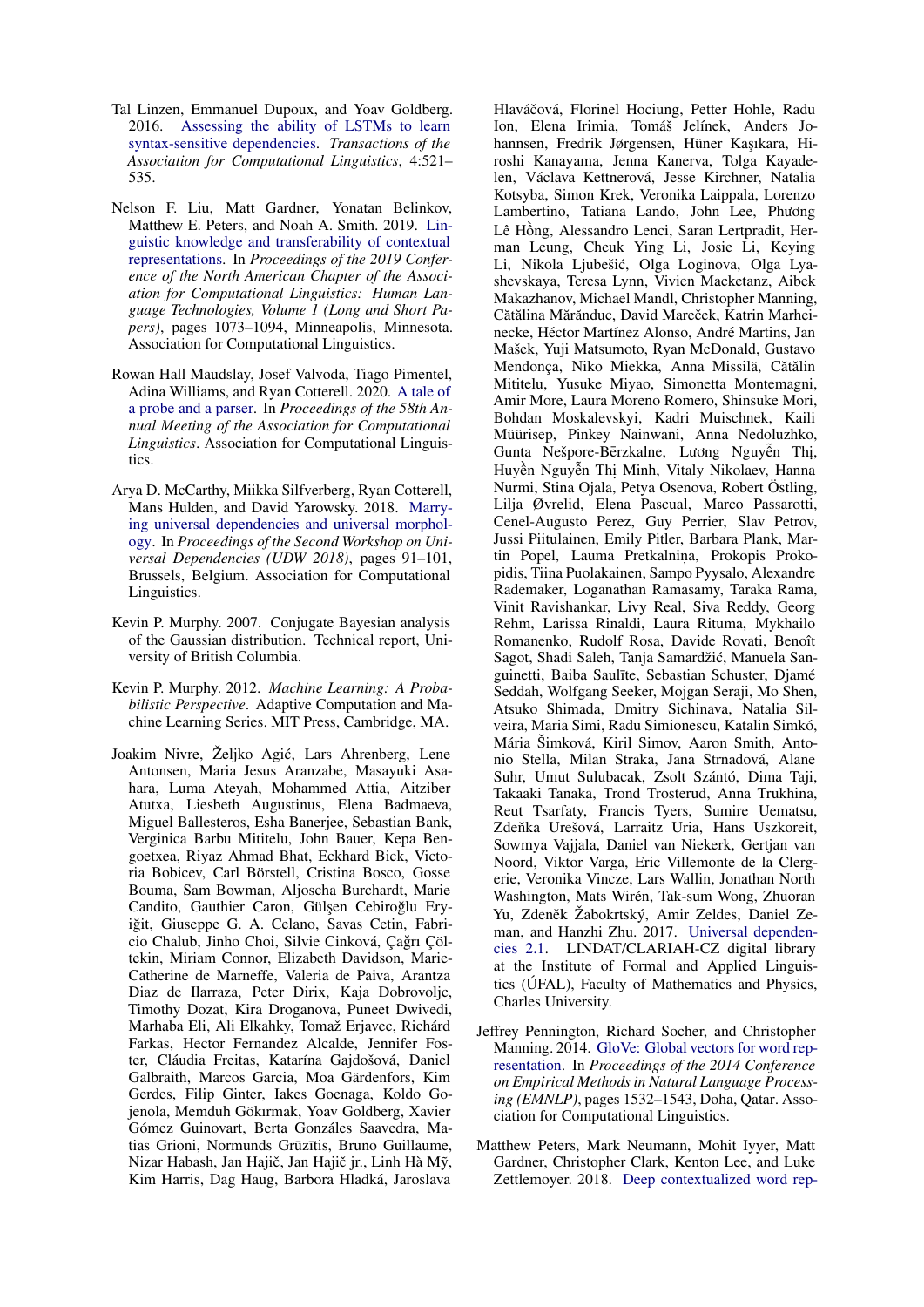[resentations.](https://doi.org/10.18653/v1/N18-1202) In *Proceedings of the 2018 Conference of the North American Chapter of the Association for Computational Linguistics: Human Language Technologies, Volume 1 (Long Papers)*, pages 2227–2237, New Orleans, Louisiana. Association for Computational Linguistics.

- <span id="page-12-5"></span>Tiago Pimentel, Arya D. McCarthy, Damian Blasi, Brian Roark, and Ryan Cotterell. 2019. [Meaning](https://doi.org/10.18653/v1/P19-1171) [to form: Measuring systematicity as information.](https://doi.org/10.18653/v1/P19-1171) In *Proceedings of the 57th Annual Meeting of the Association for Computational Linguistics*, pages 1751–1764, Florence, Italy. Association for Computational Linguistics.
- <span id="page-12-13"></span>Tiago Pimentel, Naomi Saphra, Adina Williams, and Ryan Cotterell. 2020a. Pareto probing: Trading off accuracy for simplicity. In *Proceedings of the 2020 Conference on Empirical Methods in Natural Language Processing*, Online. Association for Computational Linguistics.
- <span id="page-12-1"></span>Tiago Pimentel, Josef Valvoda, Rowan Hall Maudslay, Ran Zmigrod, Adina Williams, and Ryan Cotterell. 2020b. [Information-theoretic probing for linguistic](http://arxiv.org/abs/2004.03061) [structure.](http://arxiv.org/abs/2004.03061) In *Proceedings of the 58th Annual Meeting of the Association for Computational Linguistics*. Association for Computational Linguistics.
- <span id="page-12-7"></span>Shauli Ravfogel, Yoav Goldberg, and Francis Tyers. 2018. [Can LSTM learn to capture agreement? The](https://doi.org/10.18653/v1/W18-5412) [case of Basque.](https://doi.org/10.18653/v1/W18-5412) In *Proceedings of the 2018 EMNLP Workshop BlackboxNLP: Analyzing and Interpreting Neural Networks for NLP*, pages 98–107, Brussels, Belgium. Association for Computational Linguistics.
- <span id="page-12-16"></span>Gözde Gül Şahin, Clara Vania, Ilia Kuznetsov, and Iryna Gurevych. 2020. [LINSPECTOR: Multilingual](https://doi.org/10.1162/coli\_a\_00376) [probing tasks for word representations.](https://doi.org/10.1162/coli\_a\_00376) *Computational Linguistics*, 46(2):335–385.
- <span id="page-12-12"></span>Naomi Saphra and Adam Lopez. 2019. [Understand](https://doi.org/10.18653/v1/N19-1329)[ing learning dynamics of language models with](https://doi.org/10.18653/v1/N19-1329) [SVCCA.](https://doi.org/10.18653/v1/N19-1329) In *Proceedings of the 2019 Conference of the North American Chapter of the Association for Computational Linguistics: Human Language Technologies, Volume 1 (Long and Short Papers)*, pages 3257–3267, Minneapolis, Minnesota. Association for Computational Linguistics.
- <span id="page-12-15"></span>Xing Shi, Inkit Padhi, and Kevin Knight. 2016. [Does](https://doi.org/10.18653/v1/D16-1159) [string-based neural MT learn source syntax?](https://doi.org/10.18653/v1/D16-1159) In *Proceedings of the 2016 Conference on Empirical Methods in Natural Language Processing*, pages 1526– 1534, Austin, Texas. Association for Computational Linguistics.
- <span id="page-12-10"></span>Ionut-Teodor Sorodoc, Kristina Gulordava, and Gemma Boleda. 2020. [Probing for referential](https://doi.org/10.18653/v1/2020.acl-main.384) [information in language models.](https://doi.org/10.18653/v1/2020.acl-main.384) In *Proceedings of the 58th Annual Meeting of the Association for Computational Linguistics*, pages 4177–4189, Online. Association for Computational Linguistics.
- <span id="page-12-4"></span>Santosh Srivastava, Maya R. Gupta, and Béla A. Frigyik. 2007. Bayesian quadratic discriminant analysis. *Journal of Machine Learning Research*, 8(Jun):1277–1305.
- <span id="page-12-3"></span>John Sylak-Glassman. 2016. The composition and use of the universal morphological feature schema (Uni-Morph schema). Technical report, Johns Hopkins University.
- <span id="page-12-11"></span>Ian Tenney, Patrick Xia, Berlin Chen, Alex Wang, Adam Poliak, R. Thomas McCoy, Najoung Kim, Benjamin Van Durme, Samuel R. Bowman, Dipanjan Das, and Ellie Pavlick. 2018. What do you learn from context? Probing for sentence structure in contextualized word representations. In *International Conference on Learning Representations*.
- <span id="page-12-14"></span>Elena Voita, David Talbot, Fedor Moiseev, Rico Sennrich, and Ivan Titov. 2019. [Analyzing multi-head](https://doi.org/10.18653/v1/P19-1580) [self-attention: Specialized heads do the heavy lift](https://doi.org/10.18653/v1/P19-1580)[ing, the rest can be pruned.](https://doi.org/10.18653/v1/P19-1580) In *Proceedings of the 57th Annual Meeting of the Association for Computational Linguistics*, pages 5797–5808, Florence, Italy. Association for Computational Linguistics.
- <span id="page-12-2"></span>Elena Voita and Ivan Titov. 2020. [Information](http://arxiv.org/abs/2003.12298)[theoretic probing with minimum description length.](http://arxiv.org/abs/2003.12298) *arXiv:2003.12298 [cs]*.
- <span id="page-12-8"></span>Eric Wallace, Yizhong Wang, Sujian Li, Sameer Singh, and Matt Gardner. 2019. [Do NLP models know](https://doi.org/10.18653/v1/D19-1534) [numbers? Probing numeracy in embeddings.](https://doi.org/10.18653/v1/D19-1534) In *Proceedings of the 2019 Conference on Empirical Methods in Natural Language Processing and the 9th International Joint Conference on Natural Language Processing (EMNLP-IJCNLP)*, pages 5307– 5315, Hong Kong, China. Association for Computational Linguistics.
- <span id="page-12-9"></span>Alex Warstadt, Yu Cao, Ioana Grosu, Wei Peng, Hagen Blix, Yining Nie, Anna Alsop, Shikha Bordia, Haokun Liu, Alicia Parrish, Sheng-Fu Wang, Jason Phang, Anhad Mohananey, Phu Mon Htut, Paloma Jeretic, and Samuel R. Bowman. 2019. [Investi](https://doi.org/10.18653/v1/D19-1286)[gating BERT's knowledge of language: Five anal](https://doi.org/10.18653/v1/D19-1286)[ysis methods with NPIs.](https://doi.org/10.18653/v1/D19-1286) In *Proceedings of the 2019 Conference on Empirical Methods in Natural Language Processing and the 9th International Joint Conference on Natural Language Processing (EMNLP-IJCNLP)*, pages 2877–2887, Hong Kong, China. Association for Computational Linguistics.
- <span id="page-12-6"></span>Thomas Wolf, Lysandre Debut, Victor Sanh, Julien Chaumond, Clement Delangue, Anthony Moi, Pierric Cistac, Tim Rault, Rémi Louf, Morgan Funtowicz, and Jamie Brew. 2020. [HuggingFace's trans](http://arxiv.org/abs/1910.03771)[formers: State-of-the-art natural language process](http://arxiv.org/abs/1910.03771)[ing.](http://arxiv.org/abs/1910.03771) *arXiv:1910.03771 [cs]*.
- <span id="page-12-0"></span>Rowan Zellers, Ari Holtzman, Yonatan Bisk, Ali Farhadi, and Yejin Choi. 2019. [HellaSwag: Can a](https://doi.org/10.18653/v1/P19-1472) [machine really finish your sentence?](https://doi.org/10.18653/v1/P19-1472) In *Proceedings of the 57th Annual Meeting of the Association for Computational Linguistics*, pages 4791–4800,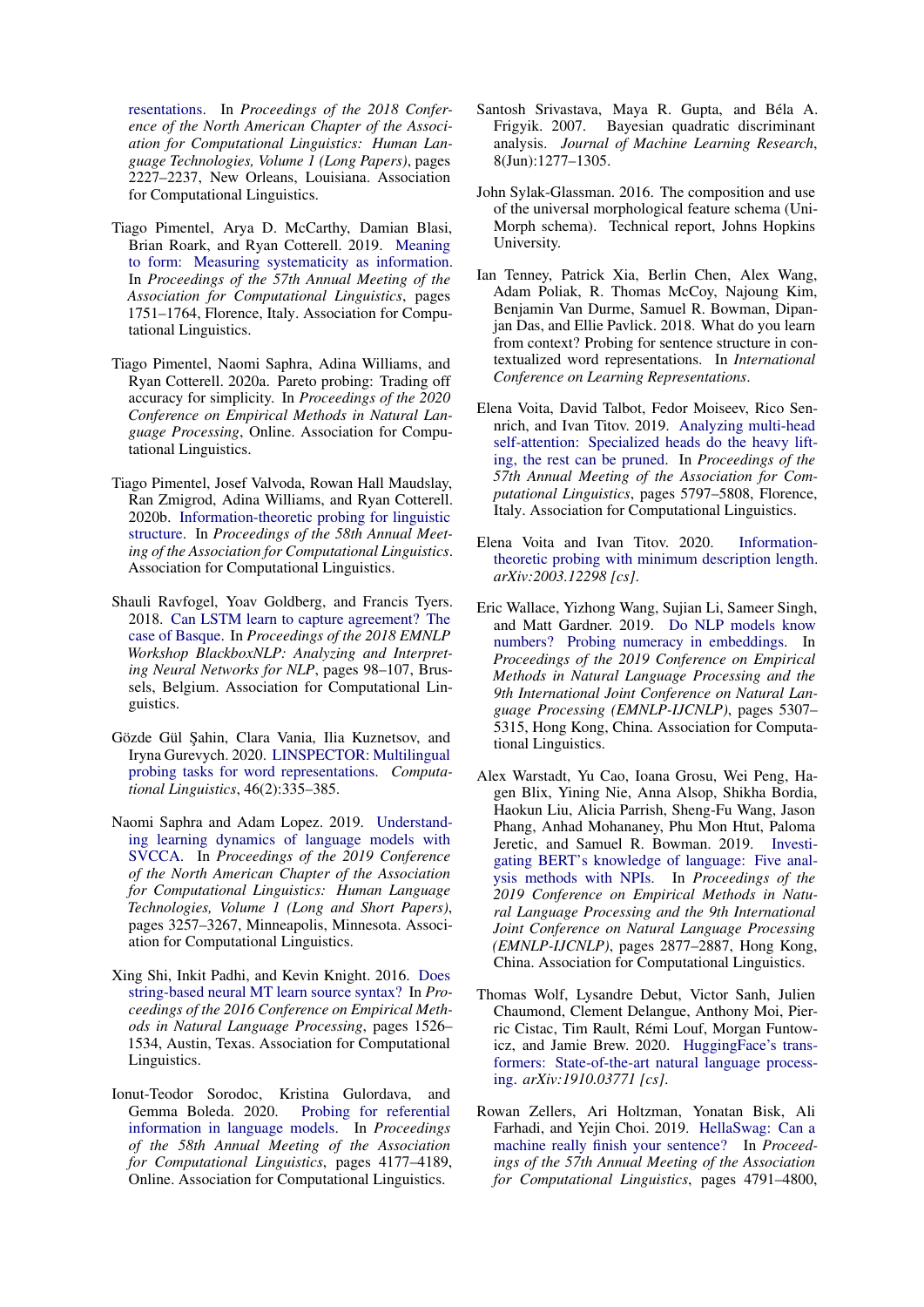Florence, Italy. Association for Computational Linguistics.

<span id="page-13-0"></span>Kelly Zhang and Samuel Bowman. 2018. [Language](https://doi.org/10.18653/v1/W18-5448) [modeling teaches you more than translation does:](https://doi.org/10.18653/v1/W18-5448) [Lessons learned through auxiliary syntactic task](https://doi.org/10.18653/v1/W18-5448) [analysis.](https://doi.org/10.18653/v1/W18-5448) In *Proceedings of the 2018 EMNLP Workshop BlackboxNLP: Analyzing and Interpreting Neural Networks for NLP*, pages 359–361, Brussels, Belgium. Association for Computational Linguistics.

# <span id="page-13-2"></span>A Gaussian–inverse-Wishart Posterior **Parameters**

Using the notation introduced in [§3.4,](#page-3-2) the parameters of the Gaussian–inverse-Wishart distribution GIW $(\mu_v, \Sigma_v \mid \mu_n, k_n, \Lambda_n, \nu_n)$ , are [\(Murphy,](#page-11-3) [2012\)](#page-11-3)

$$
\mu_n = \frac{k_0 \mu_0 + N_v \bar{h}}{k_n} \tag{18}
$$

$$
k_n = k_0 + N_v \tag{19}
$$

$$
\nu_n = \nu_0 + N_v \tag{20}
$$

$$
\Lambda_n = \Lambda_0 + S \tag{21}
$$

$$
+\frac{N_v k_0}{N_v+k_0}(\bar{\boldsymbol{h}}-\boldsymbol{\mu}_0)(\bar{\boldsymbol{h}}-\boldsymbol{\mu}_0)^\top
$$

where  $\bar{h}$  is the empirical mean of  $\mathcal{D}^{(v)}$  and S is the scatter matrix

$$
S = \sum_{i=1}^{N_v} (\boldsymbol{h}^{(i)} - \bar{\boldsymbol{h}}) (\boldsymbol{h}^{(i)} - \bar{\boldsymbol{h}})^{\top} \qquad (22)
$$

# <span id="page-13-1"></span>B Inverse-Wishart Distribution

The inverse-Wishart distribution is defined as [\(Mur](#page-11-4)[phy,](#page-11-4) [2007\)](#page-11-4)

$$
IW(\Sigma |\Lambda^{-1}, \nu) = \frac{1}{Z} |\Sigma|^{-\frac{\nu + d + 1}{2}}
$$

$$
\times \exp\left(-\frac{1}{2} \text{Tr}(\Lambda \Sigma^{-1})\right) \qquad (23)
$$

where

$$
Z = \frac{|\Lambda|^{\frac{\nu}{2}}}{2^{\frac{\nu d}{2}}\Gamma_d(\frac{\nu}{2})}
$$
 (24)

where  $\Sigma$  is a positive-definite  $d \times d$  matrix, and  $\Gamma_d$ is the multivariate Gamma function.

# <span id="page-13-3"></span>C Changes to UD Annotations

We apply some post-processing to canonicalize the automatically-converted UniMorph annotations. The changes we make are:

- 1. We remove any annotations with disjunctions. These constitute a minority of annotations, and handling them adequately requires language-specific knowledge.
- 2. We fix some annotations that we believe are typos, e.g. replace "{CMPR}" with "CMPR".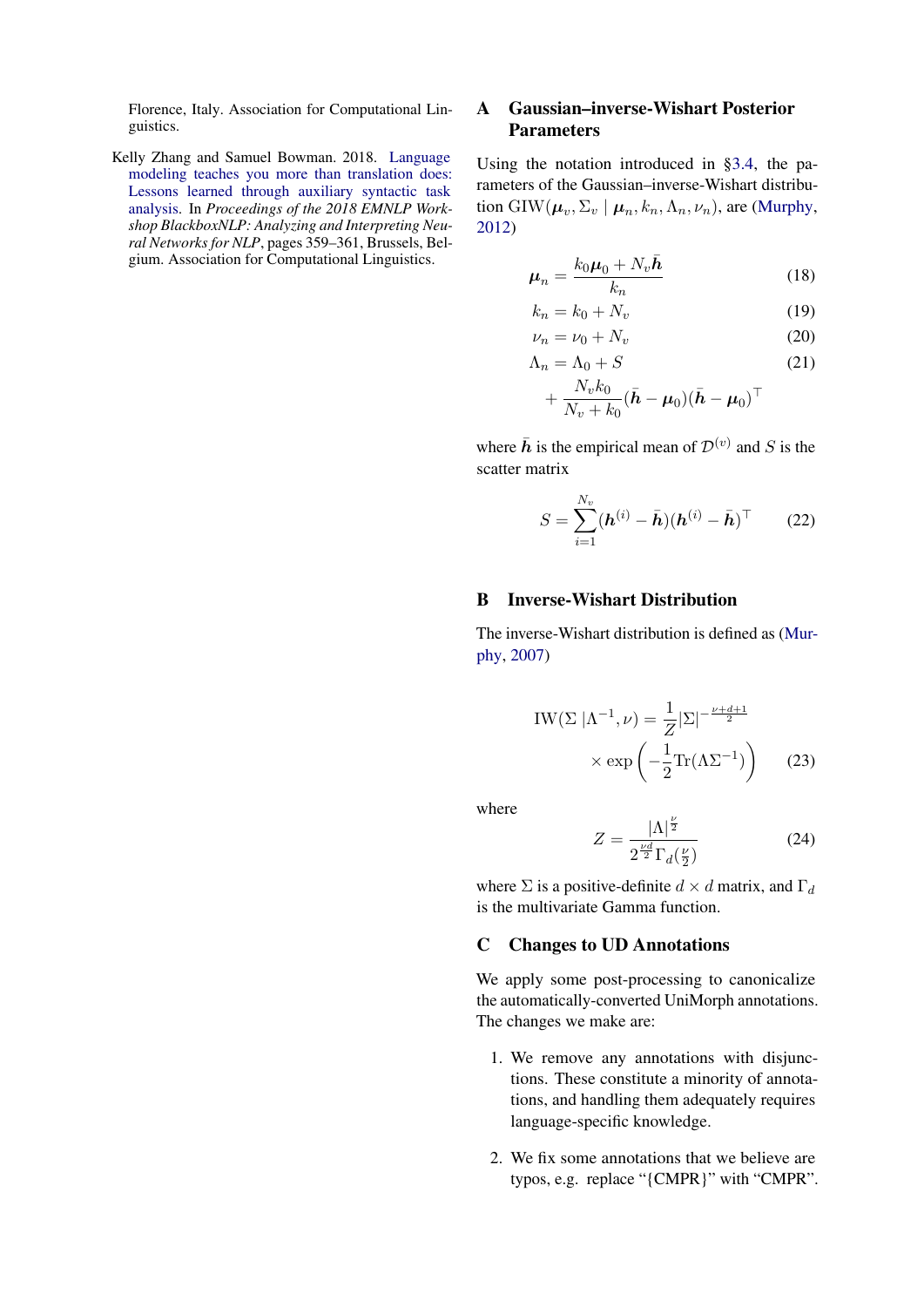- 3. We let "PST+PRF" be a Tense annotation. This is a recurrent annotation in Latin, Romanian and Turkish.
- 4. We canonicalize conjunctive features by sorting them alphabetically, ensuring they all belong to the same morphological attribute, and joining them into a new feature. So the annotation "MASC+FEM" becomes "FEM+MASC".
- 5. We discard language-specific annotations as this is not a canonical UniMorph dimension.

# <span id="page-14-1"></span>D Mutual Information Approximation

Let  $V_a$  be a  $V_a$ -valued random variable denoting the value of a morphosyntactic attribute, and  $H$  be a  $\mathbb{R}^d$ -valued random variable for the word representation. The mutual information between  $V_a$  and  $H$  is

$$
MI(V_a; H) = H(V_a) - H(V_a | H)
$$
 (25)

To compute the entropy  $H(V_a)$ , we would ideally need the true attribute distribution  $\overline{p}(v)$  for a language. We can empirically approximate it using  $p(v)$ , which has been computed from held-out data

$$
H(V_a) = \sum_{v \in V_a} \overline{p}(v) \log_2 \frac{1}{\overline{p}(v)}
$$
 (26)

$$
\approx \sum_{v \in \mathcal{V}_a} p(v) \log_2 \frac{1}{p(v)} \tag{27}
$$

Computing  $H(V_a \mid H)$  is trickier as it relies on the true distribution of the representations for a value,  $\overline{p}(\mathbf{h} \mid v)$ , which is hard to estimate as it is high-dimensional and poorly sampled in our data.

$$
H(V_a | H)
$$
\n
$$
= \int \sum_{v \in V_a} \overline{p}(v, h) \log_2 \frac{1}{\overline{p}(v | h)} dh
$$
\n
$$
= \sum_{v \in V_a} \overline{p}(v) \int \overline{p}(h | v) \log_2 \frac{1}{\overline{p}(v | h)} dh
$$
\n(28)

Note that by using an approximation  $\overline{p}(v \mid h) \approx$  $p(v \mid h)$  instead (a.k.a. our probe), we obtain an upper bound on the true conditional entropy [\(Brown et al.,](#page-9-10) [1992\)](#page-9-10)

$$
H(V_a | H) \leq H_p(V_a | H)
$$
\n
$$
= \sum_{v \in V_a} \overline{p}(v) \underbrace{\int \overline{p}(\boldsymbol{h} | v) \log_2 \frac{1}{p(v | \boldsymbol{h})} d\boldsymbol{h}}_{I_v}
$$
\n(29)

While  $\overline{p}(v) \approx p(v)$  should be reasonable for our purposes, the integral  $I<sub>v</sub>$  is intractable as it still depends on  $\overline{p}(h \mid v)$ . However, we can use heldout data to approximate  $I_v$  [\(Pimentel et al.,](#page-12-5) [2019\)](#page-12-5)

$$
I_v = -\int \overline{p}(\boldsymbol{h} \mid v) \log_2 p(v \mid \boldsymbol{h}) \, \mathrm{d}\boldsymbol{h} \qquad (30)
$$

$$
\approx -\frac{1}{N_v} \sum_{i=1}^{N_v} \log_2 p(v \mid \tilde{\boldsymbol{h}}^{(i)}) \tag{31}
$$

where  $\{\tilde{h}^{(i)}\}_{i=1}^{N_v}$  are held-out word representations for a value  $v$ , and thus obtain an empirical upperbound on  $H(V_a \mid H)$ .

# E Reproducibility Details

All experiments were run on an AWS p2.xlarge instance, with 1 Tesla K80 GPU, 4 CPU cores, and 61 GB of RAM. The total runtime of the experiments was 2 days, 18 hours, 42 minutes and 14 seconds.

In total, when considering a  $d$ -dimensional word representation, this model has

$$
\underbrace{|\mathcal{V}_a| \left(\frac{d(d+1)}{2} + d\right)}_{\text{Gaussians}} + \underbrace{(|\mathcal{V}_a| - 1)}_{\text{Categorical}} \tag{32}
$$

parameters. In practice, this means that for every value, a fastText Gaussian we fit has 45450 parameters, whereas a BERT Gaussian has 296064 parameters.

# <span id="page-14-0"></span>F Probed Attributes by Language

Tab. [1](#page-15-0) shows a list of all languages that were probed, which attributes were probed, and which values were considered. The number of example words for a value in the train/validation/test split is shown in parenthesis.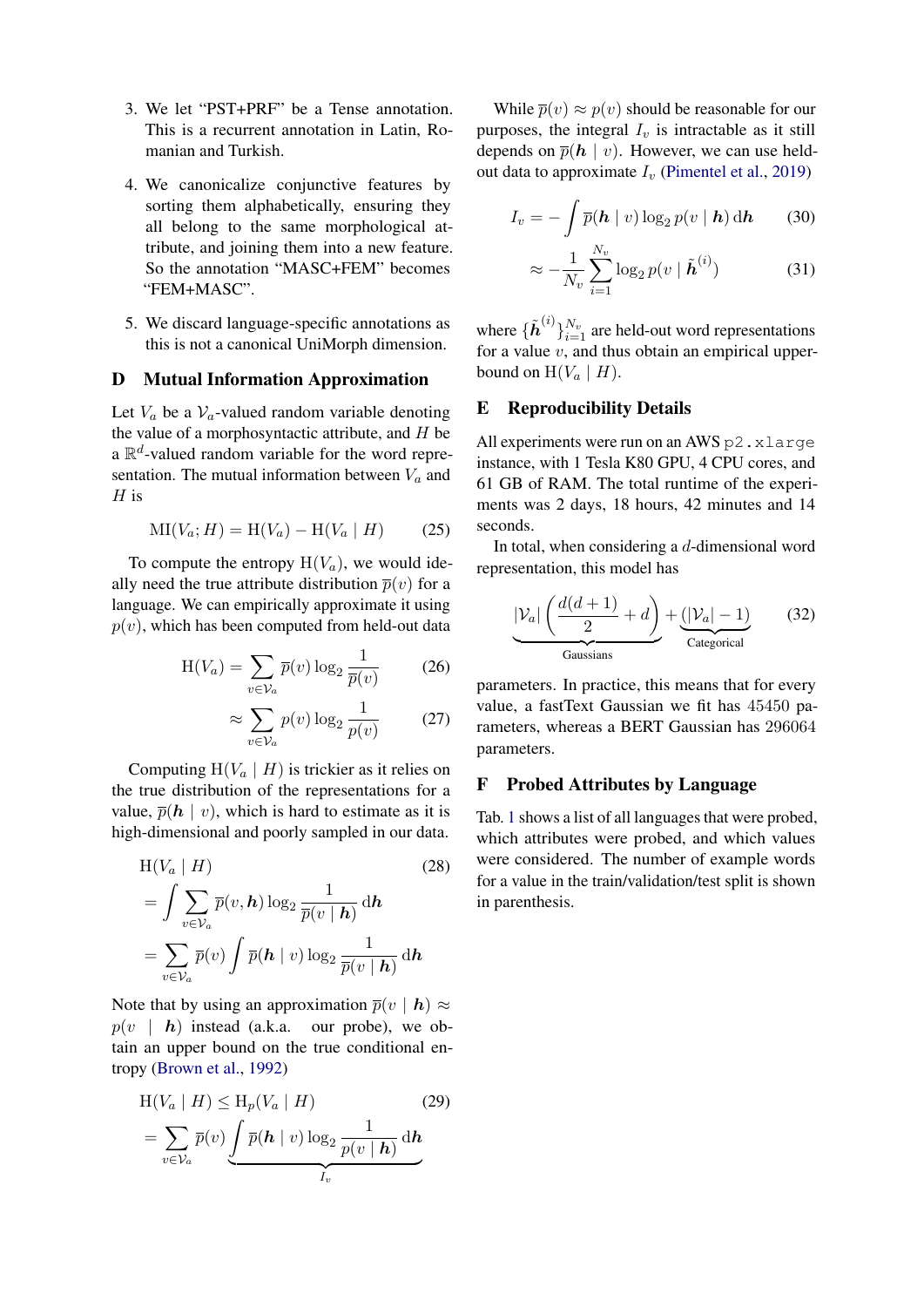| Language         | <b>Attribute</b>                                                                                                   | <b>Values</b>                                                                                                                                                                                                                                                                                                                                                                                                                                                                                                                                                                                                                                                    |
|------------------|--------------------------------------------------------------------------------------------------------------------|------------------------------------------------------------------------------------------------------------------------------------------------------------------------------------------------------------------------------------------------------------------------------------------------------------------------------------------------------------------------------------------------------------------------------------------------------------------------------------------------------------------------------------------------------------------------------------------------------------------------------------------------------------------|
| afr (Afrikaans)  | Number                                                                                                             | PL (2682/399/1067), SG (6390/999/1656)                                                                                                                                                                                                                                                                                                                                                                                                                                                                                                                                                                                                                           |
| ara (Arabic)     | Number<br>Gender and Noun Class<br>Mood<br>Aspect<br>Voice<br>Case<br>Definiteness                                 | PL (18193/2282/2411), SG (97436/12692/12451)<br>FEM (22104/2666/2842), MASC (27953/3982/3639)<br>IND (6452/832/774), SBJV (1021/157/135)<br>IPFV (7986/1050/999), PFV (8951/1292/1226)<br>ACT (16039/2169/2081), PASS (898/173/144)<br>ACC (21975/2951/2857), GEN (70767/8920/9137), NOM<br>(13901/1859/1668)<br>DEF (47204/5785/6077), INDF (21122/3004/2668)                                                                                                                                                                                                                                                                                                   |
| bel (Belarusian) | Case<br>Gender and Noun Class<br>Number                                                                            | GEN (912/336/262), NOM (673/174/171)<br>FEM (910/270/194), MASC (1059/344/351)<br>PL (781/259/212), SG (2208/639/615)                                                                                                                                                                                                                                                                                                                                                                                                                                                                                                                                            |
| bul (Bulgarian)  | Gender and Noun Class<br>Number<br>Definiteness<br>Tense<br>Person<br>Voice                                        | FEM (16442/2142/2119), MASC (21236/2614/2650),<br>NEUT (9292/1271/1214)<br>PL (18973/2443/2371), SG (49940/6427/6388)<br>DEF (15310/1939/1942), INDF (33516/4340/4232)<br>PRS (10781/1405/1330), PST (5373/677/716)<br>1 (2548/353/345), 3 (14882/1885/1824)<br>ACT (1885/239/222), PASS (1625/221/204)                                                                                                                                                                                                                                                                                                                                                          |
| cat (Catalan)    | Gender and Noun Class<br>Number<br>Mood<br>Tense                                                                   | FEM (66961/9409/9368), MASC (85011/11313/11473)<br>PL (54636/7105/7314), SG (150183/20733/20682)<br>IND (27555/3678/3662), SBJV (2070/303/252)<br>FUT (3005/319/405), PRS (25110/3347/3347), PST (8398/<br>1236/1040)                                                                                                                                                                                                                                                                                                                                                                                                                                            |
| ces (Czech)      | Case<br>Gender and Noun Class<br>Comparison<br>Number<br>Person<br>Aspect<br>Tense<br>Polarity<br>Animacy<br>Voice | ACC (140691/19275/20747), DAT (31793/4458/4605),<br>ESS (104763/14467/15519), GEN (176912/23678/25261),<br>INS (53879/7312/8282), NOM (158994/21358/23042)<br>FEM (88003/11924/13173), MASC (137896/18345/<br>19153), NEUT (44566/6295/6682)<br>CMPR (6134/826/908), RL (3199/442/494)<br>PL (180092/24725/26325), SG (459202/62398/67686)<br>1 (12691/1993/2293), 2 (1973/342/471), 3 (68973/9461/<br>10390)<br>IPFV (41460/5706/6268), PFV (29944/4151/4408)<br>PRS (64246/8849/10059), PST (44390/6089/6523)<br>NEG (16126/2172/2361), POS (86217/11270/12221)<br>ANIM (55084/7179/7543), INAN (62155/8469/8955)<br>ACT (3549/410/539), PASS (7426/1044/1056) |
| dan (Danish)     | Gender and Noun Class<br>Definiteness<br>Number<br>Tense                                                           | FEM+MASC (16075/2045/1981), NEUT (7294/964/872)<br>DEF (5218/664/655), INDF (14149/1867/1682)<br>PL (7332/1050/909), SG (21782/2784/2639)<br>PRS (5806/753/679), PST (4017/575/604)                                                                                                                                                                                                                                                                                                                                                                                                                                                                              |
| deu (German)     | Number                                                                                                             | PL (17392/1009/1259), SG (78706/3789/4698)                                                                                                                                                                                                                                                                                                                                                                                                                                                                                                                                                                                                                       |

<span id="page-15-0"></span>Table 1: Table of attributes that were probed for each language, and the values that were considered for that attribute. The number of example words for a value in the train/validation/test split is shown in parenthesis.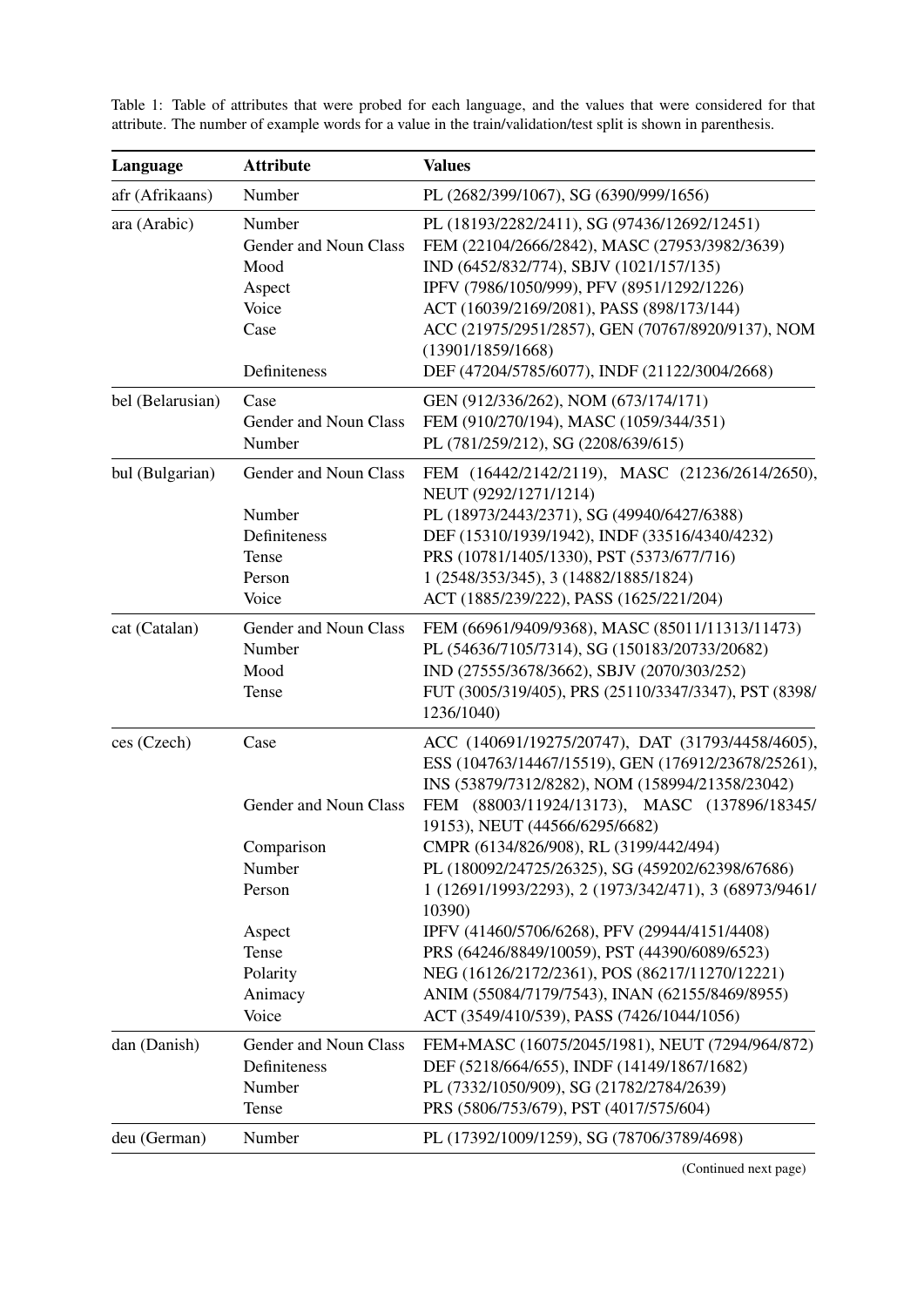| Language       | <b>Attribute</b>                         | <b>Values</b>                                                                                                                                                                                                                                                                                                                                                |
|----------------|------------------------------------------|--------------------------------------------------------------------------------------------------------------------------------------------------------------------------------------------------------------------------------------------------------------------------------------------------------------------------------------------------------------|
|                | Case                                     | ACC (20352/1243/1480), DAT (29961/1150/1694), GEN<br>(5675/195/314), NOM (28192/1528/1729)                                                                                                                                                                                                                                                                   |
| eng (English)  | Number<br>Tense                          | PL (12599/1376/1364), SG (55978/7192/7266)<br>PRS (8129/1063/940), PST (9359/996/981)                                                                                                                                                                                                                                                                        |
| est (Estonian) | Case                                     | ABL+IN (1383/155/169), ALL+AT (1299/154/175),<br>ALL+IN (1451/166/188), AT+ESS (1813/241/221), COM<br>(1011/131/129), ESS+IN (1757/210/215), GEN (8808/<br>1081/1132), NOM (13955/1727/1683), PRT (5022/572/<br>628)                                                                                                                                         |
|                | Number<br>Finiteness<br>Tense<br>Person  | PL (8434/1052/1001), SG (38059/4655/4801)<br>FIN (11753/1462/1501), NFIN (1306/181/170)<br>PRS (5633/670/680), PST (6734/894/856)<br>1 (2240/252/312), 3 (9058/1175/1144)                                                                                                                                                                                    |
| eus (Basque)   | Case<br>Animacy                          | ABL+AT (532/163/187), ABS (10459/3457/3465),<br>ALL+AT (514/181/169), COM (383/128/148), DAT (745/<br>232/239), ERG (2670/859/873), ESS (3148/977/1024),<br>ESS+IN (3408/1167/1180), GEN (2334/763/806), INS<br>$(633/235/203)$ , PRT $(420/135/162)$<br>ANIM (778/274/236), INAN (7269/2375/2521)                                                           |
|                | Definiteness<br>Number<br>Aspect         | DEF (19134/6315/6336), INDF (3688/1244/1224)<br>PL (4162/1393/1376), SG (15257/5017/5057)<br>IPFV (1062/363/395), PFV (3476/1149/1140), PROG<br>(2937/914/967), PROSP (953/297/279)                                                                                                                                                                          |
| fas (Persian)  | Number                                   | PL (11152/1250/1327), SG (50635/7040/7105)                                                                                                                                                                                                                                                                                                                   |
| fin (Finnish)  | Number<br>Case<br>Voice                  | PL (21315/2356/2878), SG (79259/8978/9967)<br>ABL+IN (4204/487/531), ALL+AT (1909/236/254),<br>$(5014/539/616)$ , AT+ESS $(3310/375/384)$ ,<br>ALL+IN<br>ESS+IN (5508/600/661), FRML (1974/214/261), GEN<br>(20002/2299/2490), NOM (25818/2905/3252),<br><b>PRT</b><br>(12638/1404/1709), TRANS (1206/111/139)<br>ACT (23469/2626/3082), PASS (4179/505/542) |
|                | Tense<br>Person                          | PRS (11149/1314/1732), PST (9039/980/958)<br>1 (3104/363/412), 3 (15218/1746/2007)                                                                                                                                                                                                                                                                           |
| fra (French)   | Gender and Noun Class<br>Number<br>Tense | FEM (63408/6471/1623), MASC (81523/8352/2439)<br>PL (41157/4146/1286), SG (131994/13416/3681)<br>PRS (19256/1864/589), PST (14020/1382/343)                                                                                                                                                                                                                  |
| gle (Irish)    | Gender and Noun Class<br>Number          | FEM (327/1240/1158), MASC (690/2188/2208)<br>PL (177/752/594), SG (1181/3841/3841)                                                                                                                                                                                                                                                                           |
| heb (Hebrew)   | Definiteness<br>Number                   | DEF (2184/174/156), INDF (21817/1812/2069)<br>PL (14478/1328/1280), SG (38263/3182/3650)                                                                                                                                                                                                                                                                     |
| hin (Hindi)    | Number<br>Case<br>Gender and Noun Class  | PL (24553/3049/2932), SG (149419/18658/19128)<br>ACC (79132/9903/10138), NOM (66735/8392/8437)<br>FEM (43951/5496/5686), MASC (104389/13116/13253)                                                                                                                                                                                                           |
| hrv (Croatian) | Gender and Noun Class                    | FEM (31053/3094/2468), MASC (41905/3285/3084),<br>NEUT (12411/921/1070)                                                                                                                                                                                                                                                                                      |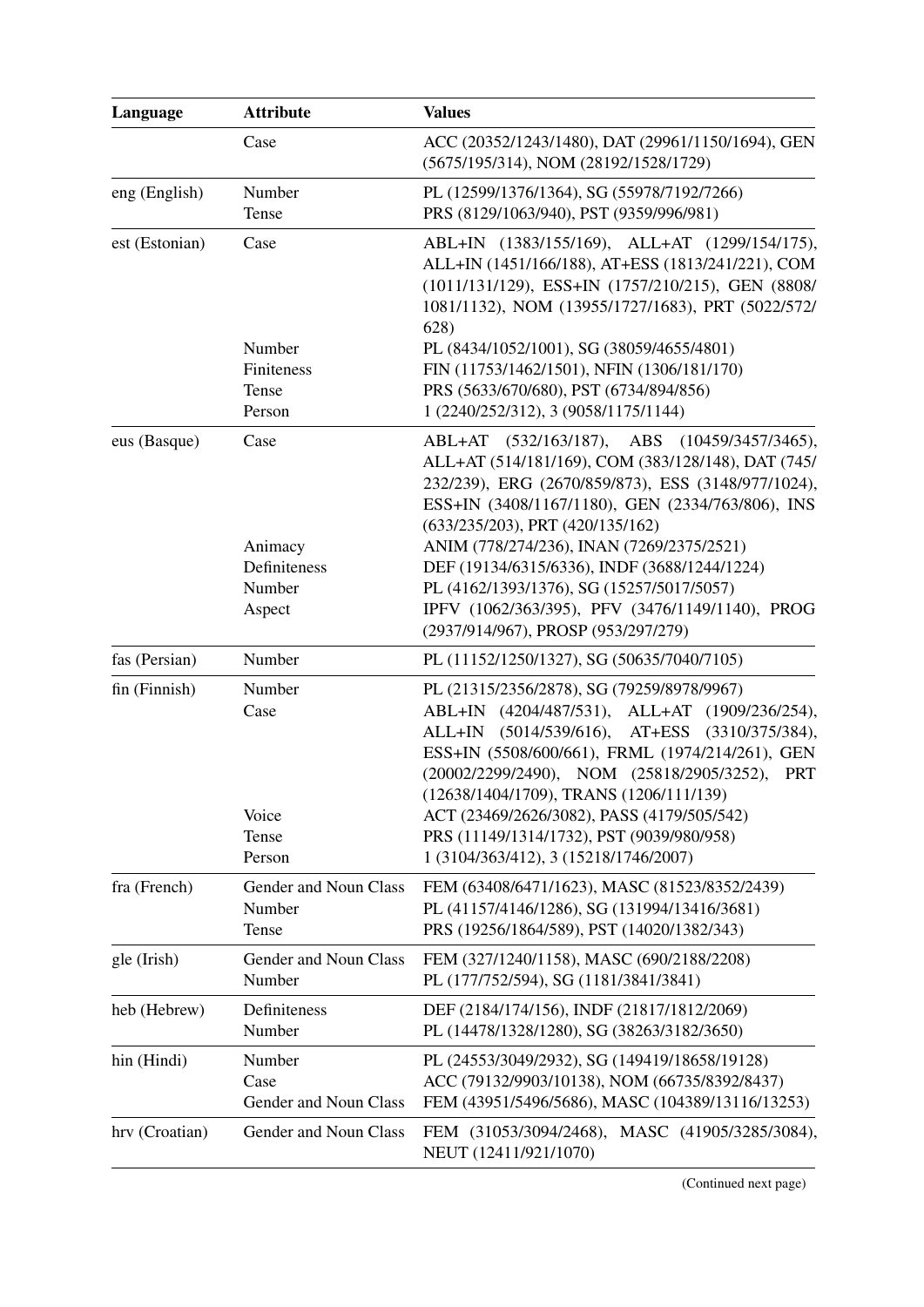| Language         | <b>Attribute</b>                                   | <b>Values</b>                                                                                                                                                                                                                        |
|------------------|----------------------------------------------------|--------------------------------------------------------------------------------------------------------------------------------------------------------------------------------------------------------------------------------------|
|                  | Number<br>Case<br>Tense                            | PL (27716/2672/2583), SG (74308/5976/5357)<br>ACC (22562/2038/1721), DAT (2332/197/171), ESS<br>(14876/1335/1182), GEN (27281/2552/2163), INS (5388/<br>366/398), NOM (26435/2125/2046)<br>PRS (15665/1298/1299), PST (6537/509/436) |
|                  | Finiteness                                         | FIN (16468/1349/1326), NFIN (3331/288/273)                                                                                                                                                                                           |
| hun (Hungarian)  | Definiteness<br>Number<br>Case                     | DEF (2885/1770/1524), INDF (1307/577/619)<br>PL (1516/850/744), SG (9948/5853/5223)<br>ACC (935/541/484), ALL+ON (248/162/157), ESS+IN<br>(478/248/242), INS (218/198/155), NOM (6492/3910/<br>3352)                                 |
|                  | Possession<br>Tense                                | PSS3S (1139/775/652), PSSD (5676/2779/2353)<br>PRS (956/513/369), PST (795/357/533)                                                                                                                                                  |
| ita (Italian)    | Gender and Noun Class<br>Number<br>Tense           | FEM (44923/1947/1713), MASC (59063/2613/2265)<br>PL (38689/1739/1321), SG (95035/4138/3843)<br>PRS (15854/693/620), PST (11200/491/432)                                                                                              |
| lat (Latin)      | Number<br>Case                                     | PL (1237/2086/1757), SG (3726/4029/4883)<br>ABL+AT (944/1150/999), ACC (1369/1545/1813), DAT<br>(231/306/270), GEN (492/451/324), NOM (809/1353/<br>1436)                                                                            |
|                  | Gender and Noun Class                              | FEM (517/721/621), MASC (912/1187/1150), NEUT (378/<br>570/525)                                                                                                                                                                      |
|                  | Person<br>Tense<br>Mood<br>Aspect                  | 1 (179/166/324), 3 (837/892/1232)<br>PRS (694/1020/1224), PST (815/764/1047)<br>IND (868/939/1431), SBJV (212/255/270)<br>IPFV (138/209/246), PFV (689/567/814)                                                                      |
| lav (Latvian)    | Case                                               | ACC (5729/1113/1139), DAT (2999/622/610), ESS (3148/<br>619/704), GEN (7251/1343/1311), NOM (10222/2257/<br>2300)                                                                                                                    |
|                  | Number<br>Gender and Noun Class<br>Tense<br>Person | PL (8157/1494/1678), SG (21128/4474/4517)<br>FEM (5243/987/1029), MASC (6252/1276/1319)<br>PRS (4629/838/1129), PST (3673/1015/749)<br>1 (1539/436/450), 3 (6449/1368/1332)                                                          |
| lit (Lithuanian) | Case<br>Gender and Noun Class<br>Number            | GEN (356/153/150), NOM (504/164/152)<br>FEM (496/162/159), MASC (805/282/296)<br>PL (459/180/215), SG (1176/373/342)                                                                                                                 |
| nld (Dutch)      | Number<br>Finiteness<br>Gender and Noun Class      | PL (10797/615/793), SG (42640/2850/2609)<br>FIN (17418/1023/903), NFIN (5213/242/407)<br>FEM+MASC (18298/1316/1225), NEUT (10238/687/690)                                                                                            |
| pol (Polish)     | Case                                               | ACC (7083/1188/1278), ESS (5790/859/876),<br><b>GEN</b><br>(10429/1663/1773), INS (2616/502/463), NOM (7575/<br>1228/1268)                                                                                                           |
|                  | Number<br>Gender and Noun Class                    | PL (9871/1491/1573), SG (25225/4242/4454)<br>FEM (4083/678/755), MASC (7858/1306/1380), NEUT<br>(2416/371/409)                                                                                                                       |
|                  | Animacy                                            | HUM (4285/663/755), INAN (1641/268/309)                                                                                                                                                                                              |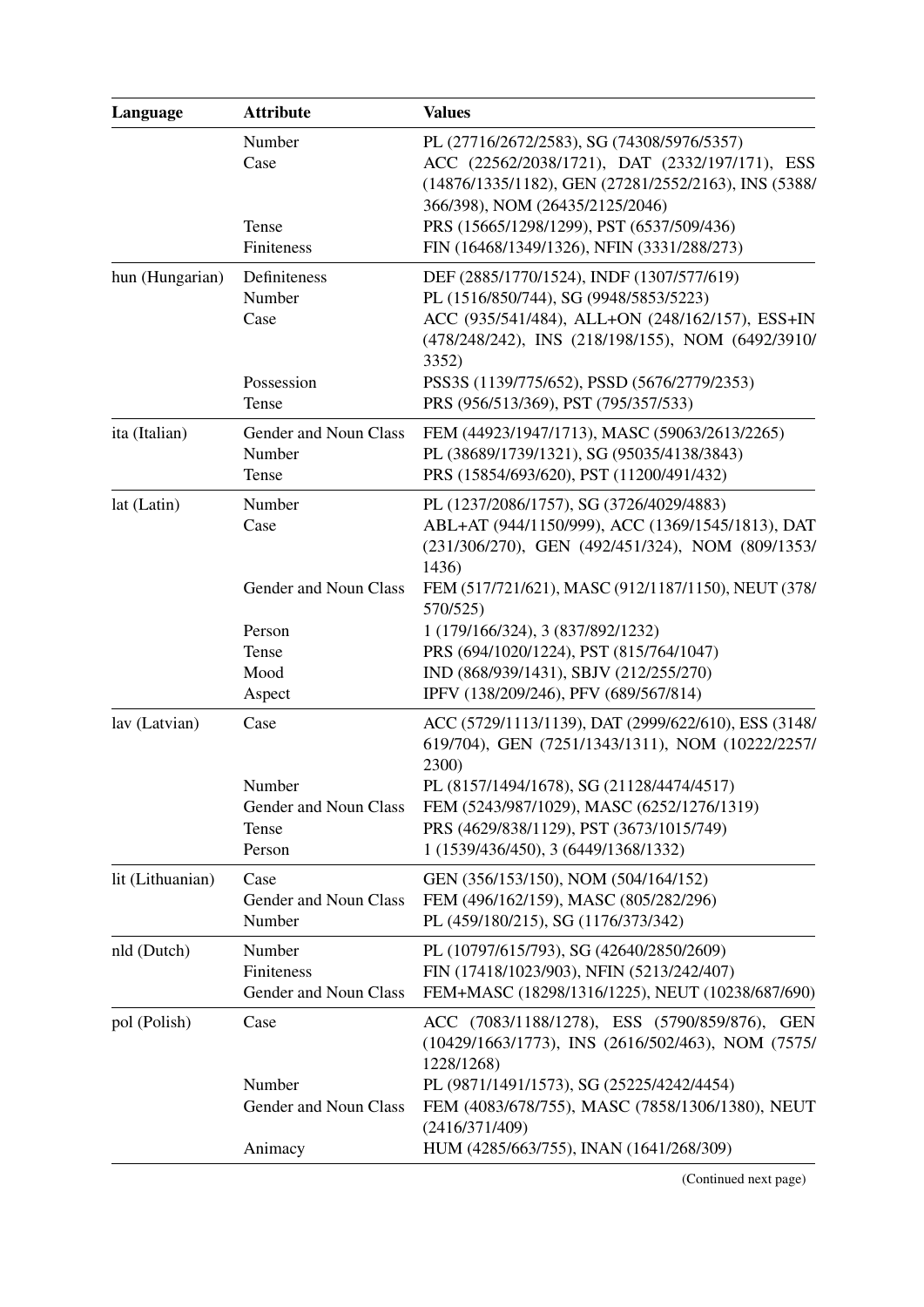| Language         | <b>Attribute</b>                                                          | <b>Values</b>                                                                                                                                                                                                                                                                                                                                                                                      |
|------------------|---------------------------------------------------------------------------|----------------------------------------------------------------------------------------------------------------------------------------------------------------------------------------------------------------------------------------------------------------------------------------------------------------------------------------------------------------------------------------------------|
|                  | Tense<br>Person                                                           | PRS (3823/634/660), PST (3547/621/645)<br>1 (1501/261/332), 3 (3725/613/603)                                                                                                                                                                                                                                                                                                                       |
| por (Portuguese) | Number<br>Gender and Noun Class<br>Tense                                  | PL (27002/1366/1299), SG (92097/5125/4723)<br>FEM (40907/2138/2107), MASC (57079/3154/2850)<br>PRS (8438/512/466), PST (9107/470/449)                                                                                                                                                                                                                                                              |
| ron (Romanian)   | Definiteness<br>Number<br>Mood<br>Gender and Noun Class                   | DEF (24561/2326/2199), INDF (33780/3142/2992)<br>PL (28550/2558/2430), SG (66435/6248/6013)<br>IND (11099/1000/975), SBJV (3623/390/329)<br>FEM (17544/1687/1510), MASC (14229/1315/1333)                                                                                                                                                                                                          |
| rus (Russian)    | Animacy<br>Case                                                           | ANIM (7032/1184/1156), INAN (32548/5037/4869)<br>ACC (5262/831/834), DAT (1732/207/248), ESS (5066/<br>751/807), GEN (13687/2201/2089), INS (3041/452/428),<br>NOM (12342/2017/1831)                                                                                                                                                                                                               |
|                  | Gender and Noun Class<br>Number<br>Tense<br>Aspect<br>Voice               | FEM (11145/1842/1762), MASC (21073/3360/3309),<br>NEUT (6774/961/953)<br>PL (9691/1432/1413), SG (34647/5518/5385)<br>PRS (1870/293/275), PST (4227/631/677)<br>IPFV (3978/602/619), PFV (3133/481/498)<br>MID (1326/192/208), PASS (1125/178/173)                                                                                                                                                 |
| slk (Slovak)     | Gender and Noun Class<br>Number<br>Case<br>Tense<br>Aspect<br>Animacy     | FEM (14217/2249/2566), MASC (17129/3838/3450),<br>NEUT (6817/992/1306)<br>PL (8989/1635/2013), SG (36266/5750/5840)<br>ACC (9651/1392/1466), DAT (2031/328/271), ESS (5062/<br>1203/1151), GEN (7228/1867/1998), INS (3108/699/698),<br>NOM (10605/1869/2131)<br>PRS (4926/282/491), PST (8271/950/823)<br>IPFV (8561/705/898), PFV (6003/608/524)<br>ANIM (8769/2069/1401), INAN (8360/1769/2049) |
| slv (Slovenian)  | Case<br>Gender and Noun Class<br>Number<br>Person<br>Finiteness<br>Aspect | ACC (13762/1794/1709), DAT (2219/236/257), ESS<br>(10546/1448/1273), GEN (12424/1667/1545), INS (4713/<br>673/630), NOM (13405/1615/1730)<br>FEM (9549/1149/1231), MASC (13512/1642/1626),<br>NEUT (4732/597/610)<br>PL (18042/2692/2286), SG (44944/5221/5650)<br>1 (2120/275/253), 3 (11322/1247/1485)<br>FIN (12361/1474/1568), NFIN (1083/163/146)<br>IPFV (4774/580/649), PFV (5233/602/623)  |
| spa (Spanish)    | Number<br>Gender and Noun Class<br>Tense                                  | PL (47382/4347/1471), SG (139165/13604/4494)<br>FEM (60665/5724/1857), MASC (79816/7849/2522)<br>PRS (16120/1520/644), PST (13814/1336/381)                                                                                                                                                                                                                                                        |
| srp (Serbian)    | Number<br>Gender and Noun Class                                           | PL (10057/1606/1754), SG (31875/4781/5141)<br>FEM (12944/1928/2193), MASC (17331/2597/2793),<br>NEUT (4187/621/626)                                                                                                                                                                                                                                                                                |